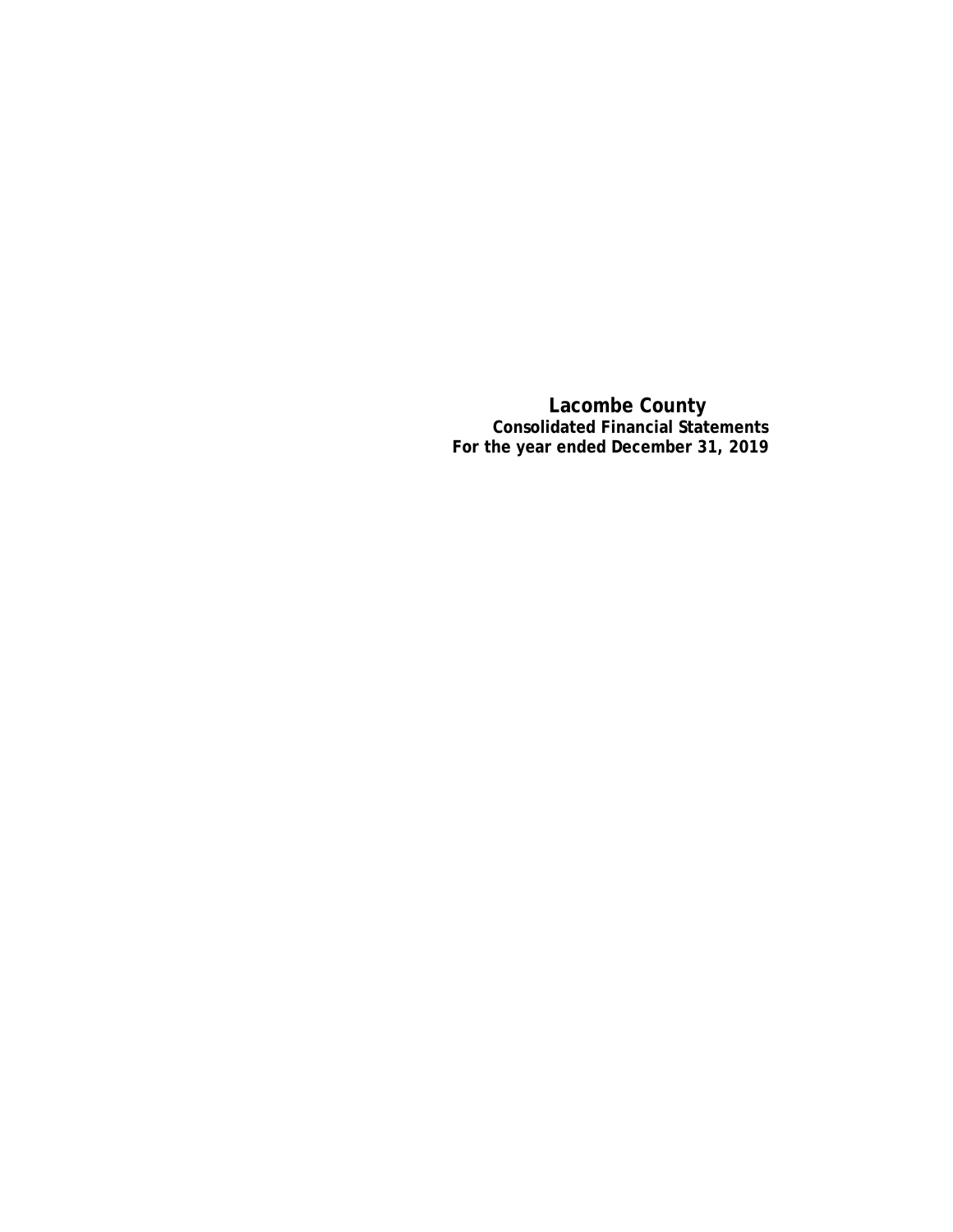### **Lacombe County Consolidated Financial Statements For the year ended December 31, 2019**

|                                                          | Contents |
|----------------------------------------------------------|----------|
| <b>Independent Auditors' Report</b>                      |          |
| <b>Consolidated Financial Statements</b>                 |          |
| Consolidated Statement of Financial Position             | 3        |
| Consolidated Statement of Operations                     | 4        |
| Consolidated Statement of Change in Net Financial Assets | 5        |
| Consolidated Statement of Cash Flows                     | 6        |
| Summary of Significant Accounting Policies               | 7 - 9    |
| Notes to the Consolidated Financial Statements           | 10 - 29  |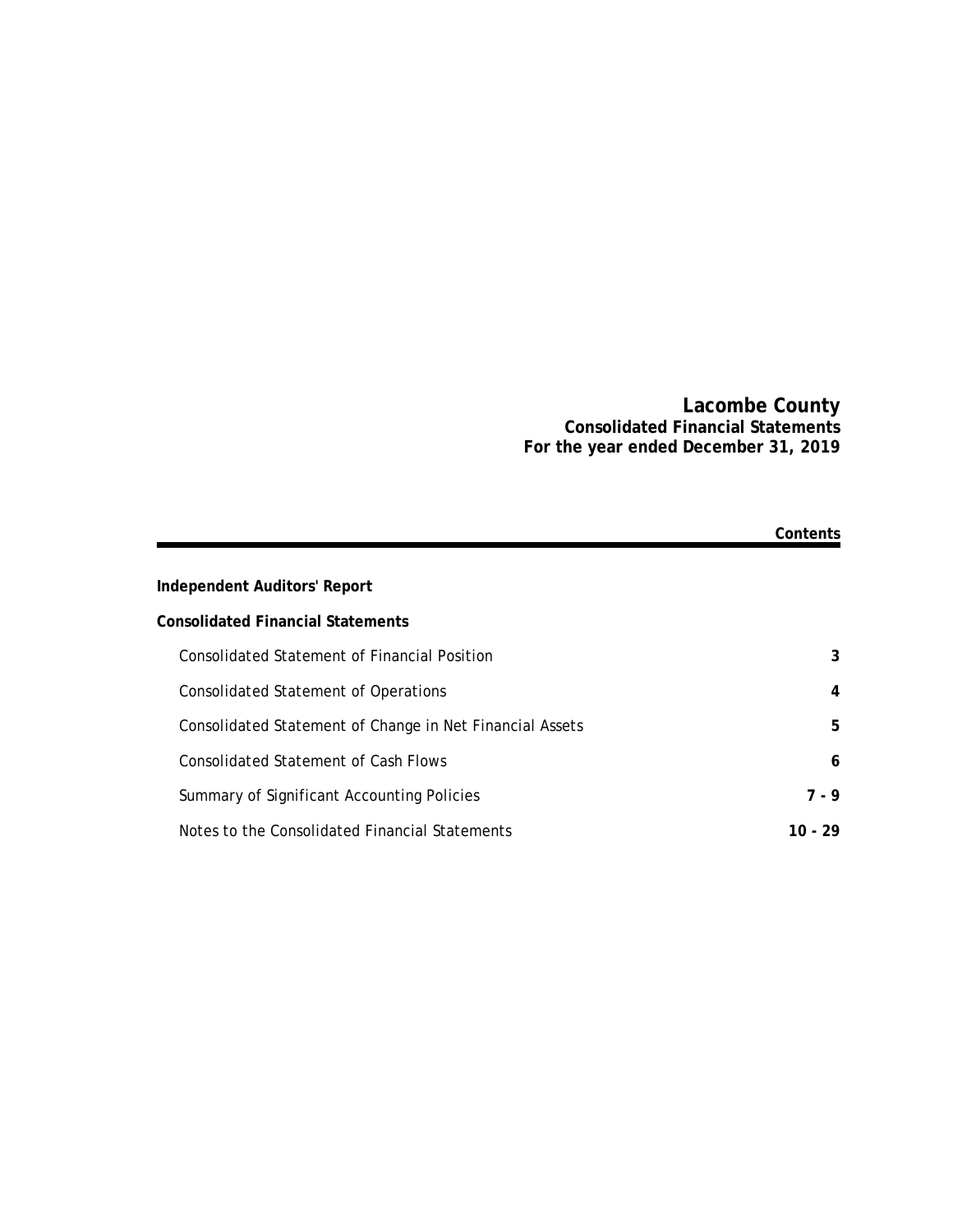

Tel: 403 342 2500 Fax: 403 343 3070 **www.bdo.ca**

BDO Canada LLP Suite 100 179D Leva Avenue Red Deer County AB T4E 1B9 Canada

# **Independent Auditor's Report**

#### **To the Members of Council of Lacombe County**

#### **Opinion**

We have audited the consolidated financial statements of Lacombe County and its controlled or owned organizations (the Group), which comprise the consolidated statement of financial position as at December 31, 2019, and the consolidated statement of operations, consolidated statement of changes in net financial assets, and consolidated statement of cash flows for the year then ended, and notes to the consolidated financial statements, including a summary of significant accounting policies.

In our opinion, the accompanying consolidated financial statements present fairly, in all material respects, the consolidated financial position of the Group as at December 31, 2019 and its consolidated financial performance and its cash flows for the year then ended in accordance with Public Sector Accounting Standards.

#### **Basis for Opinion**

We conducted our audit in accordance with Canadian generally accepted auditing standards. Our responsibilities under those standards are further described in the Auditor's Responsibilities for the Audit of the Financial Statements section of our report. We are independent of the Group in accordance with the ethical requirements that are relevant to our audit of the consolidated financial statements in Canada, and we have fulfilled our other ethical responsibilities in accordance with these requirements. We believe that the audit evidence we have obtained is sufficient and appropriate to provide a basis for our opinion.

#### **Responsibilities of Management and Those Charged with Governance for the Consolidated Financial Statements**

Management is responsible for the preparation and fair presentation of these consolidated financial statements in accordance with Public Sector Accounting Standards, and for such internal control as management determines is necessary to enable the preparation of financial statements that are free from material misstatement, whether due to fraud or error.

In preparing the consolidated financial statements, management is responsible for assessing the Group's ability to continue as a going concern, disclosing, as applicable, matters related to going concern and using the going concern basis of accounting unless management either intends to liquidate the Group or to cease operations, or has no realistic alternative but to do so.

Those charged with governance are responsible for overseeing the Group's financial reporting process.

#### **Auditor's Responsibilities for the Audit of the Consolidated Financial Statements**

Our objectives are to obtain reasonable assurance about whether the consolidated financial statements as a whole are free from material misstatement, whether due to fraud or error, and to issue an auditor's report that includes our opinion. Reasonable assurance is a high level of assurance, but is not a guarantee that an audit conducted in accordance with Canadian generally accepted auditing standards will always detect a material misstatement when it exists. Misstatements can arise from fraud or error and are considered material if, individually or in the aggregate, they could reasonably be expected to influence the economic decisions of users taken on the basis of these financial statements.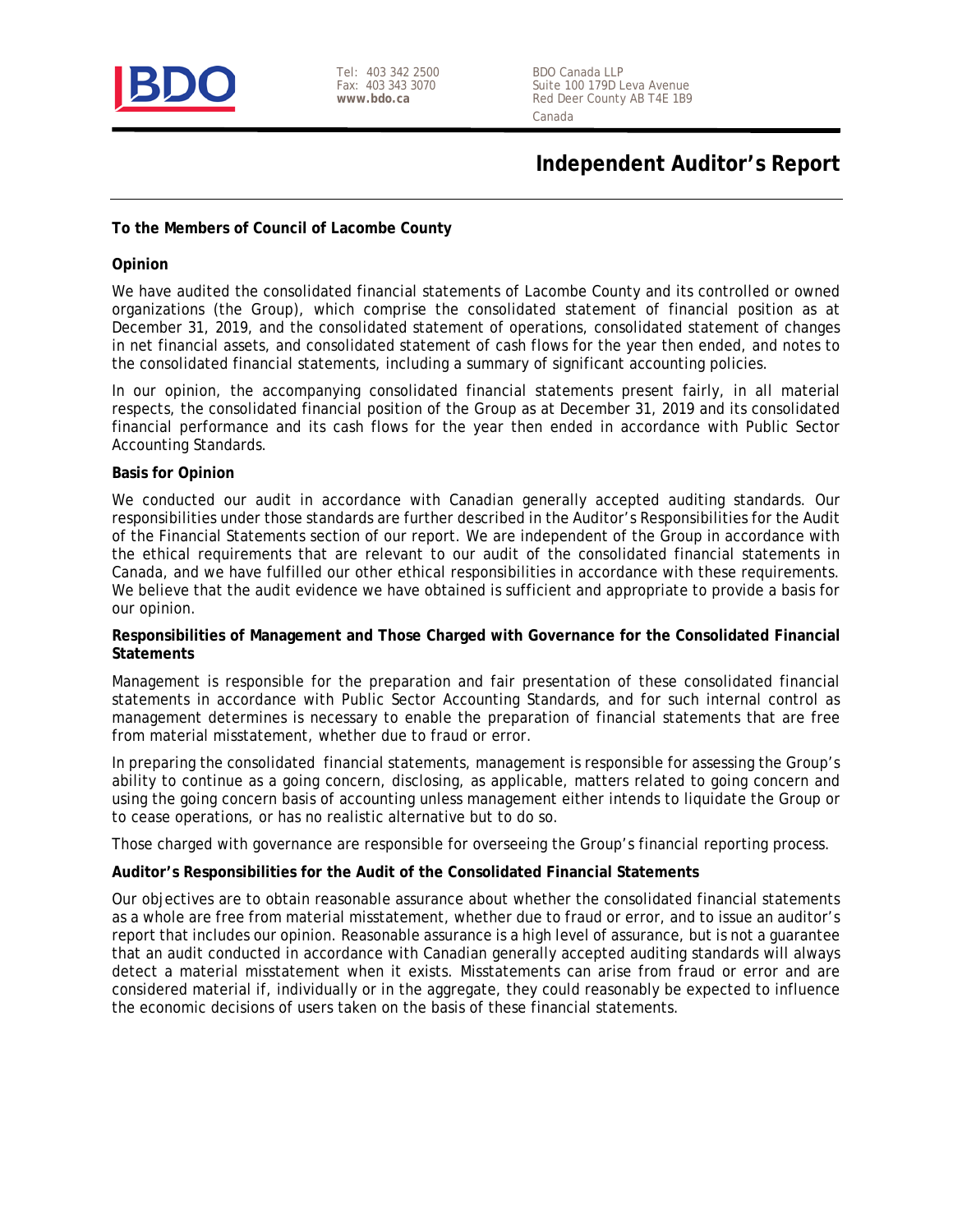# **Independent Auditor's Report - continued**

As part of an audit in accordance with Canadian generally accepted auditing standards, we exercise professional judgment and maintain professional skepticism throughout the audit. We also:

- Identify and assess the risks of material misstatement of the consolidated financial statements, whether due to fraud or error, design and perform audit procedures responsive to those risks, and obtain audit evidence that is sufficient and appropriate to provide a basis for our opinion. The risk of not detecting a material misstatement resulting from fraud is higher than for one resulting from error, as fraud may involve collusion, forgery, intentional omissions, misrepresentations, or the override of internal control.
- Obtain an understanding of internal control relevant to the audit in order to design audit procedures that are appropriate in the circumstances, but not for the purpose of expressing an opinion on the effectiveness of the Group's internal control.
- Evaluate the appropriateness of accounting policies used and the reasonableness of accounting estimates and related disclosures made by management.
- Conclude on the appropriateness of management's use of the going concern basis of accounting and, based on the audit evidence obtained, whether a material uncertainty exists related to events or conditions that may cast significant doubt on the Group's ability to continue as a going concern. If we conclude that a material uncertainty exists, we are required to draw attention in our auditor's report to the related disclosures in the financial statements or, if such disclosures are inadequate, to modify our opinion. Our conclusions are based on the audit evidence obtained up to the date of our auditor's report. However, future events or conditions may cause the Group to cease to continue as a going concern.
- Evaluate the overall presentation, structure and content of the consolidated financial statements, including the disclosures, and whether the consolidated financial statements represent the underlying transactions and events in a manner that achieves fair presentation.
- Obtain sufficient appropriate audit evidence regarding the financial information of the entities or business activities within the Group to express an opinion on the consolidated financial statements. We are responsible for the direction, supervision and performance of the group audit. We remain solely responsible for our audit opinion.

We communicate with those charged with governance regarding, among other matters, the planned scope and timing of the audit and significant audit findings, including any significant deficiencies in internal control that we identify during our audit.

# BDO Canada LLP

Chartered Professional Accountants Red Deer, Alberta April 23, 2020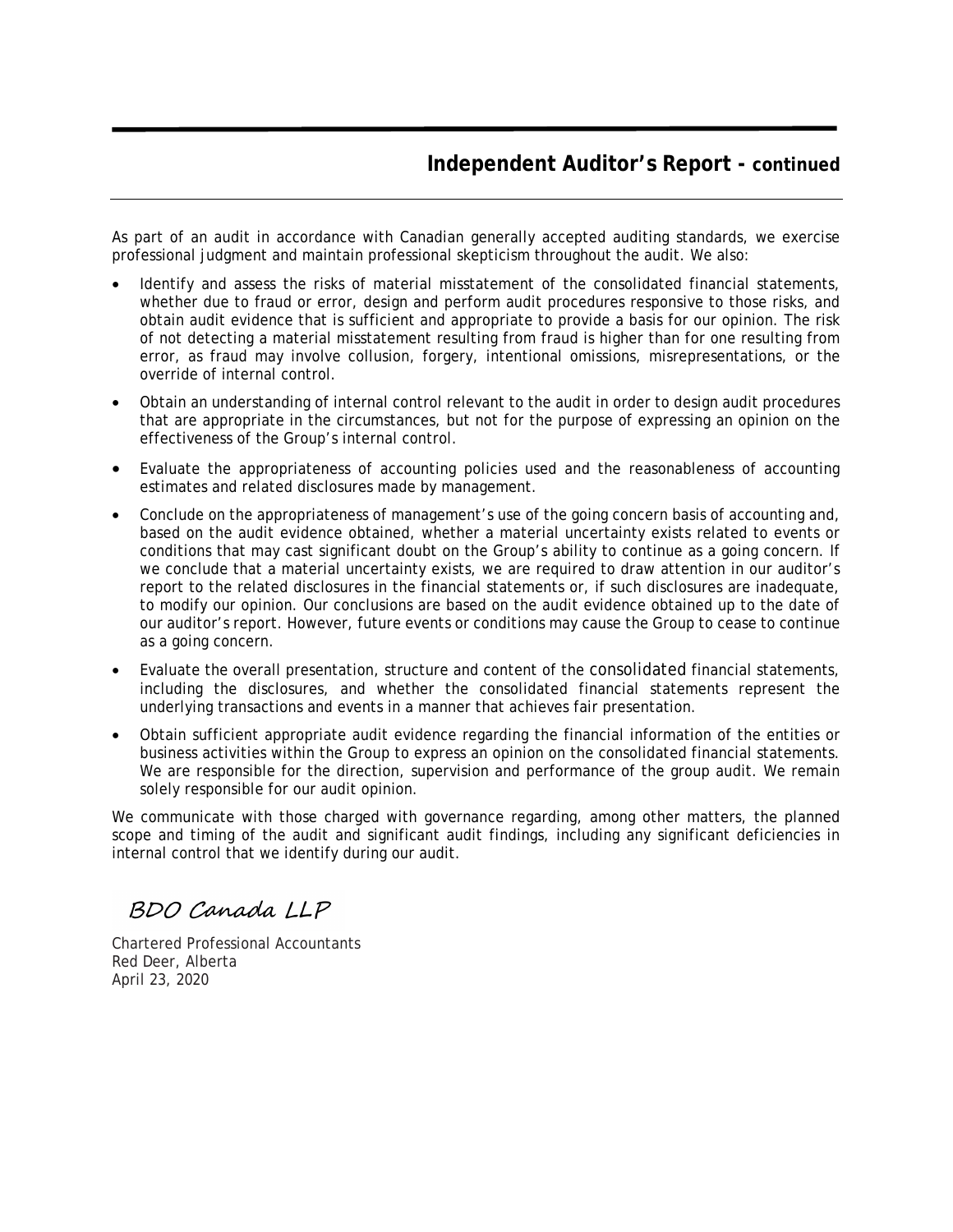| December 31                                                                                                                                                                           | 2019                                                                 | 2018                                                            |
|---------------------------------------------------------------------------------------------------------------------------------------------------------------------------------------|----------------------------------------------------------------------|-----------------------------------------------------------------|
|                                                                                                                                                                                       |                                                                      |                                                                 |
| <b>Financial assets</b><br>Cash and cash equivalents (Note 1)<br>Investments (Note 2)<br>Taxes receivable (Note 3)<br>Accounts receivable (Note 4)<br>Inventories for resale (Note 5) | \$<br>63,804,733 \$<br>23,749,705<br>292,218<br>5,668,940<br>443,405 | 54, 140, 959<br>30, 359, 288<br>685,968<br>5,306,163<br>348,552 |
|                                                                                                                                                                                       | 93,959,001                                                           | 90,840,930                                                      |
| Liabilities<br>Accounts payable and accrued liabilities<br>Employee benefit obligation (Note 6)<br>Deposit liabilities<br>Deferred revenue (Note 7)                                   | 2,407,904<br>1,165,563<br>2,103,961<br>9,617,994                     | 2,723,822<br>1,056,189<br>2,233,070<br>7,935,370                |
|                                                                                                                                                                                       | 15,295,422                                                           | 13,948,451                                                      |
| Net financial assets                                                                                                                                                                  | 78,663,579                                                           | 76,892,479                                                      |
| Non-financial assets<br>Tangible capital assets (Note 8)<br>Prepaid expenses and inventories of supplies (Note 9)                                                                     | 295,919,406<br>6,749,269                                             | 302,861,948<br>6,508,585                                        |
|                                                                                                                                                                                       | 302,668,675                                                          | 309, 370, 533                                                   |
| <b>Accumulated surplus (Note 10)</b>                                                                                                                                                  | \$381,332,254 \$386,263,012                                          |                                                                 |
| Contingencies and commitments (Note 19)                                                                                                                                               |                                                                      |                                                                 |

# **Lacombe County Consolidated Statement of Financial Position**

**Liability for contaminated sites** (Note 20) **Funds held in trust** (Note 21)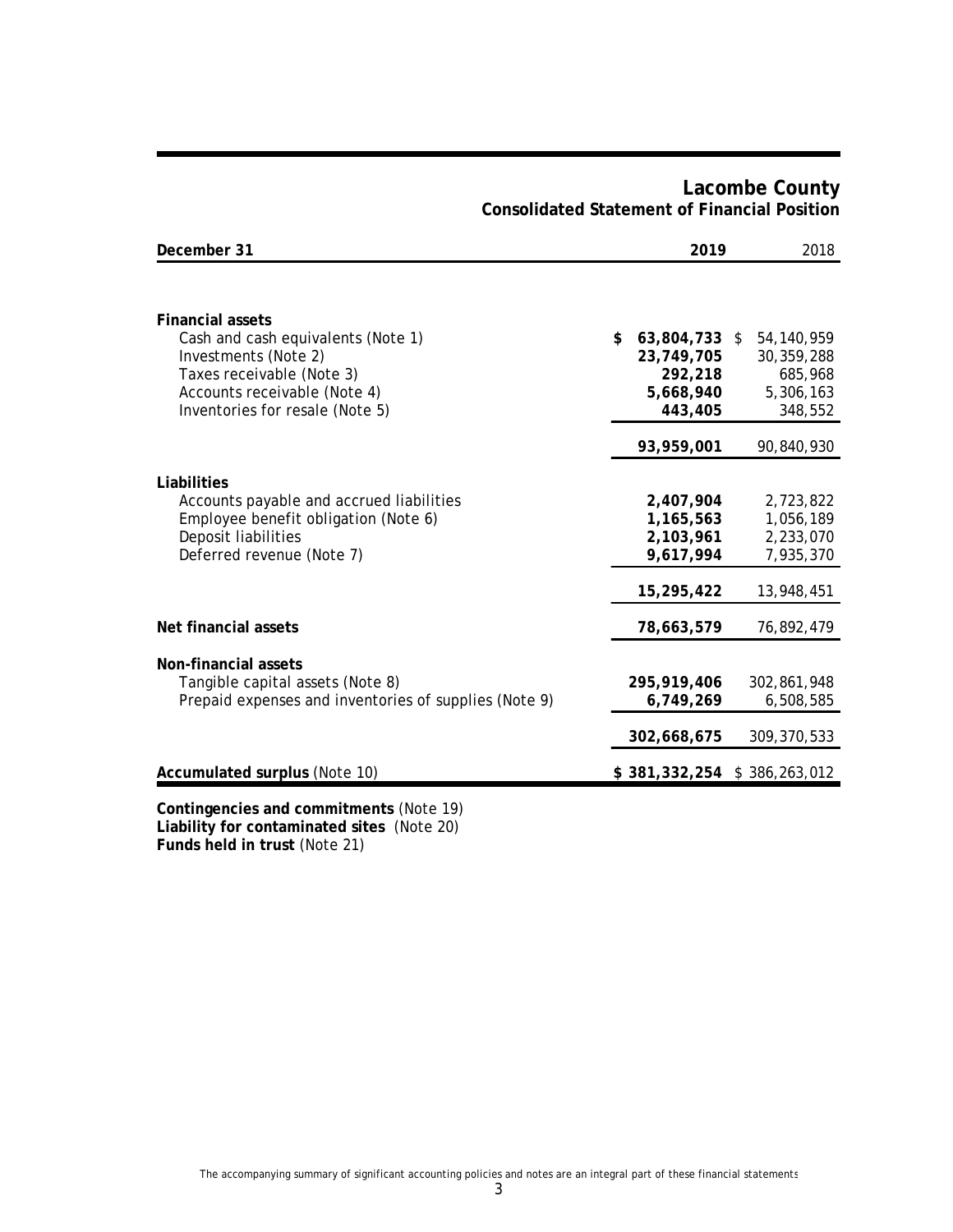**Lacombe County Consolidated Statement of Operations**

|                                                 | <b>Budget</b>       |                                           |               |
|-------------------------------------------------|---------------------|-------------------------------------------|---------------|
| For the year ended December 31                  | 2019                | 2019                                      | 2018          |
|                                                 |                     |                                           |               |
|                                                 |                     |                                           |               |
| <b>Revenues</b>                                 |                     |                                           |               |
| Taxation - net (Note 12)                        | \$<br>31,304,000 \$ | 31,303,213 \$                             | 30, 345, 536  |
| Taxation - other (Note 13)                      | 955,000             | 1,153,666                                 | 1,200,484     |
| Government transfers (Note 14)                  | 2,219,890           | 5,859,746                                 | 1,961,352     |
| Sales, user charges and costs recovered         | 1,899,800           | 2,239,571                                 | 1,872,135     |
| Sales to other governments                      | 801,630             | 941,159                                   | 804,557       |
| Permits, licenses, fines, penalties and rentals | 693,230             | 738,487                                   | 915,086       |
| Interest, royalties and patronage allocations   | 1,571,740           | 2,010,207                                 | 1,720,259     |
| Gain on sale of tangible capital assets         |                     | 935,994                                   | 1,316,666     |
| Contributed assets                              |                     | 2,267,543                                 | 120,990       |
| Development levies                              | 210,450             | (49, 078)                                 | 2,846,100     |
| Other                                           | 39,680              | 532,771                                   | 442,000       |
|                                                 |                     |                                           |               |
|                                                 | 39,695,420          | 47,933,279                                | 43,545,165    |
|                                                 |                     |                                           |               |
| Expenditures (Note 15)                          |                     |                                           |               |
| General government                              | 5,900,215           | 6,610,126                                 | 5,562,031     |
| Protective services                             | 2,645,191           | 2,421,155                                 | 2,216,822     |
| Transportation services                         | 31,452,063          | 30,431,259                                | 29,920,513    |
| <b>Environmental services</b>                   | 7,462,114           | 6,339,882                                 | 2,592,678     |
| Cemetery                                        | 68,720              | 55,527                                    | 53,695        |
| Social and family services                      | 593,250             | 349,384                                   | 445,172       |
| Recreation and cultural services                | 3,005,080           | 2,567,224                                 | 2,606,226     |
| Planning and development                        | 1,283,310           | 1,163,488                                 | 1,099,112     |
| Agriculture services                            | 1,306,842           | 1,106,761                                 | 1,081,204     |
| Write-down of tangible capital assets           |                     | 1,678,848                                 | 3,095,363     |
| Loss on sale of tangible capital assets         |                     | 140,383                                   | 171,269       |
|                                                 |                     |                                           |               |
|                                                 | 53,716,785          | 52,864,037                                | 48,844,085    |
|                                                 |                     |                                           |               |
| Deficiency of revenue over                      |                     |                                           |               |
| expenditures                                    | (14, 021, 365)      | (4,930,758)                               | (5, 298, 920) |
|                                                 |                     |                                           |               |
|                                                 |                     |                                           |               |
| Accumulated surplus, beginning of year          | 386,263,012         | 386,263,012                               | 391,561,932   |
|                                                 |                     |                                           |               |
| Accumulated surplus, end of year                |                     | \$372,241,647 \$381,332,254 \$386,263,012 |               |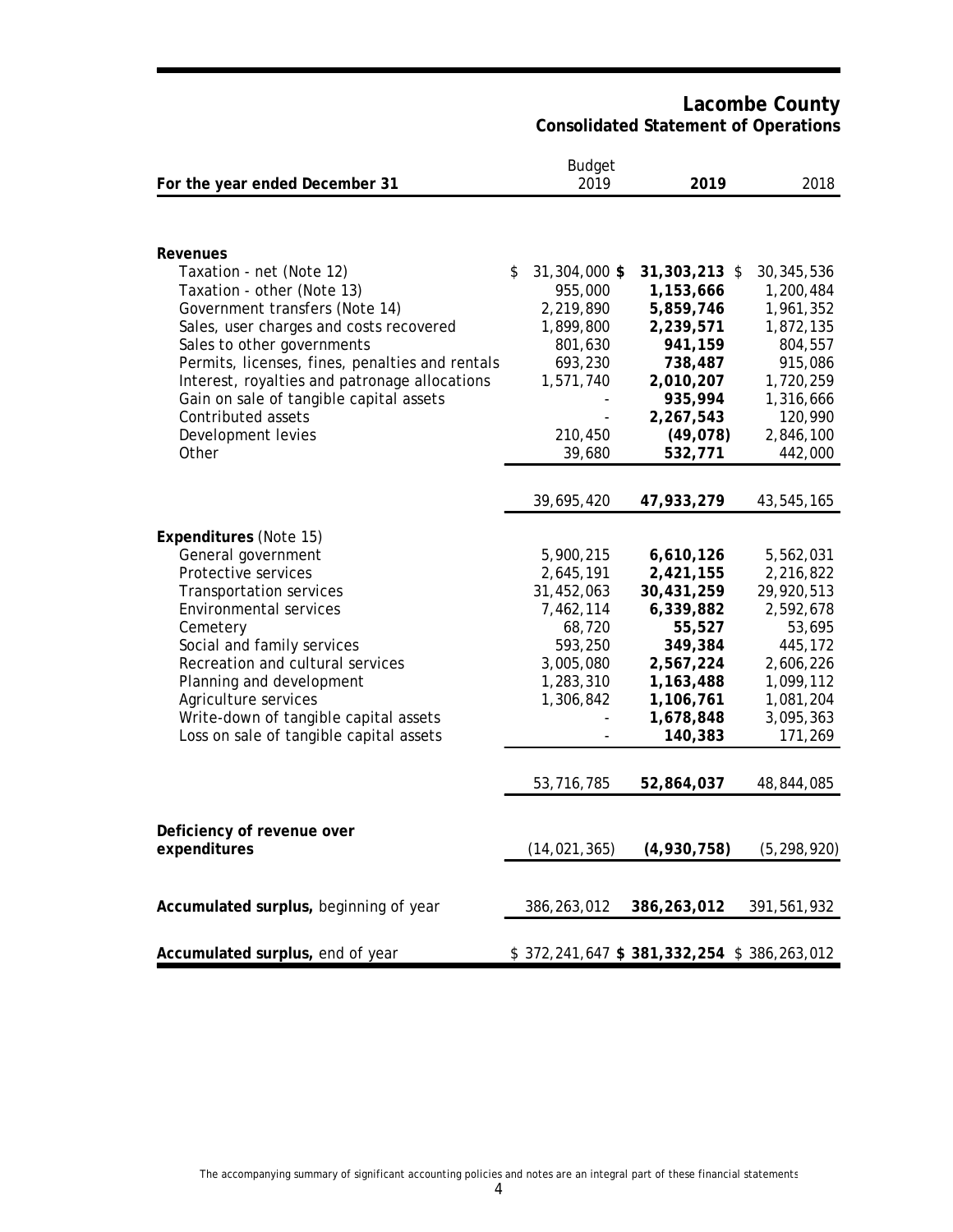# **Lacombe County Consolidated Statement of Change in Net Financial Assets**

|                                                         | Budget              |                  |                |
|---------------------------------------------------------|---------------------|------------------|----------------|
| For the year ended December 31                          | 2019                | 2019             | 2018           |
|                                                         |                     |                  |                |
| Deficiency of revenue over expenditures                 | $$(14,021,365)$ \$  | $(4,930,758)$ \$ | (5, 298, 920)  |
| Acquisition of tangible capital assets                  | (20, 028, 810)      | (15, 775, 461)   | (19, 134, 368) |
| Acquisition of contributed assets                       |                     | (2, 267, 543)    | (120, 990)     |
| Amortization of tangible capital assets                 | 23, 113, 315        | 23, 113, 315     | 22,836,247     |
| Gain on sale of tangible capital assets                 |                     | (935, 994)       | (1, 316, 666)  |
| Loss on sale of tangible capital assets                 |                     | 140,383          | 171,269        |
| Proceeds on sale of tangible capital assets             | 994,500             | 988,994          | 1,509,521      |
| Write-downs of tangible capital assets                  |                     | 1,678,848        | 3,095,363      |
|                                                         | (9, 942, 360)       | 2,011,784        | 1,741,456      |
| Change in prepaid expenses and inventory<br>of supplies | (292, 470)          | (240, 684)       | (37, 165)      |
| Net change in net financial assets                      | (10, 234, 830)      | 1,771,100        | 1,704,291      |
| Net financial assets, beginning of year                 | 76,892,479          | 76,892,479       | 75, 188, 188   |
| Net financial assets, end of year                       | 66,657,649 \$<br>\$ | 78,663,579 \$    | 76,892,479     |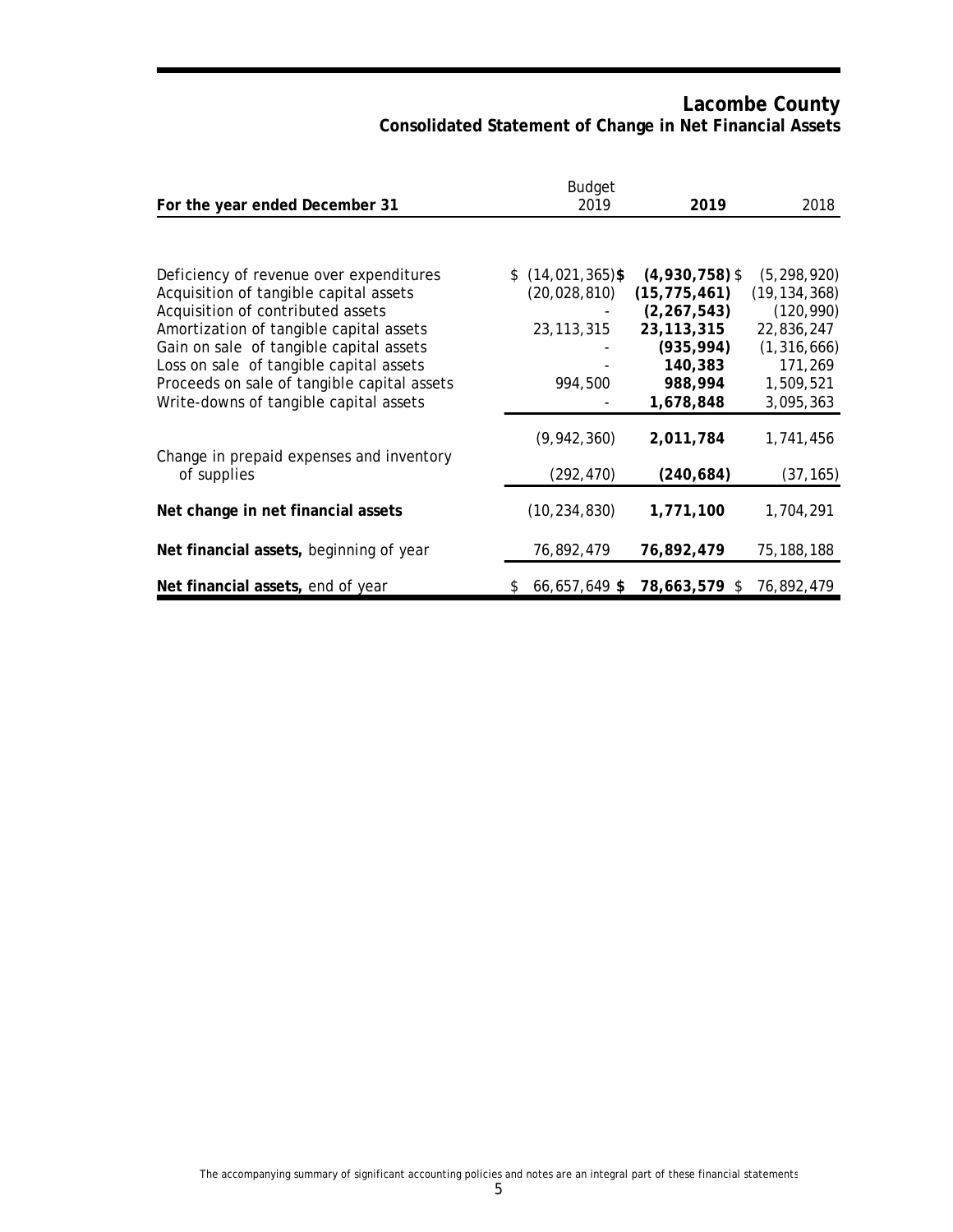### **Lacombe County Consolidated Statement of Cash Flows**

| For the year ended December 31                                                      | 2019                           | 2018                        |
|-------------------------------------------------------------------------------------|--------------------------------|-----------------------------|
| <b>Operating transactions</b><br>Excess (deficiency) of revenue over expenditures   | $(4,930,758)$ \$<br>\$         | (5, 298, 920)               |
| Items not involving cash<br>Contributed assets                                      | (2, 267, 543)                  | (120, 990)                  |
| Amortization<br>Gain on disposal of tangible capital assets                         | 23, 113, 315<br>(935, 994)     | 22,836,247<br>(1, 316, 666) |
| Write-down of tangible capital asset<br>Loss on disposal of tangible capital assets | 1,678,848<br>140,383           | 3,095,363<br>171,269        |
| Changes in non-cash operating balances<br>Taxes receivable                          | 393,750                        | 252,789                     |
| Accounts receivable                                                                 | (362, 777)                     | (2, 292, 653)               |
| Inventories for resale                                                              | (94, 853)                      | 45,245                      |
| Prepaid expenses and inventories of supplies                                        | (240, 684)                     | (37, 165)                   |
| Accounts payable and accrued liabilities                                            | (315, 918)                     | (1,615,520)                 |
| Employee benefit obligation<br>Deposit liabilities                                  | 109,374                        | (93, 406)                   |
| Deferred revenue                                                                    | (129, 109)<br>1,682,624        | 250,082<br>6,271,887        |
|                                                                                     | 17,840,658                     | 22, 147, 562                |
| <b>Capital transactions</b>                                                         |                                |                             |
| Acquisition of tangible capital assets                                              | (15, 775, 461)                 | (19, 134, 368)              |
| Proceeds on sale of tangible capital assets                                         | 988,994                        | 1,509,521                   |
|                                                                                     | (14, 786, 467)                 | (17, 624, 847)              |
| Investing transactions                                                              |                                |                             |
| Increase of investments                                                             | 6,609,583                      | (3, 121, 533)               |
| Restricted cash balances                                                            | (384, 750)                     | (6, 521, 968)               |
|                                                                                     | 6,224,833                      | (9,643,501)                 |
| Net change in cash and cash equivalents                                             | 9,279,024                      | (5, 120, 786)               |
| Cash and cash equivalents, beginning of year                                        | 43,972,520                     | 49,093,306                  |
| Cash and cash equivalents, end of year                                              | S                              | 53,251,544 \$ 43,972,520    |
| Cash and cash equivalents is comprised of:                                          |                                |                             |
| Cash and cash equivalents                                                           | 63,804,733 \$ 54,140,959<br>\$ |                             |
| Less: restricted (Note 1)                                                           | (10, 553, 189)                 | (10, 168, 439)              |
|                                                                                     | 53,251,544 \$ 43,972,520<br>\$ |                             |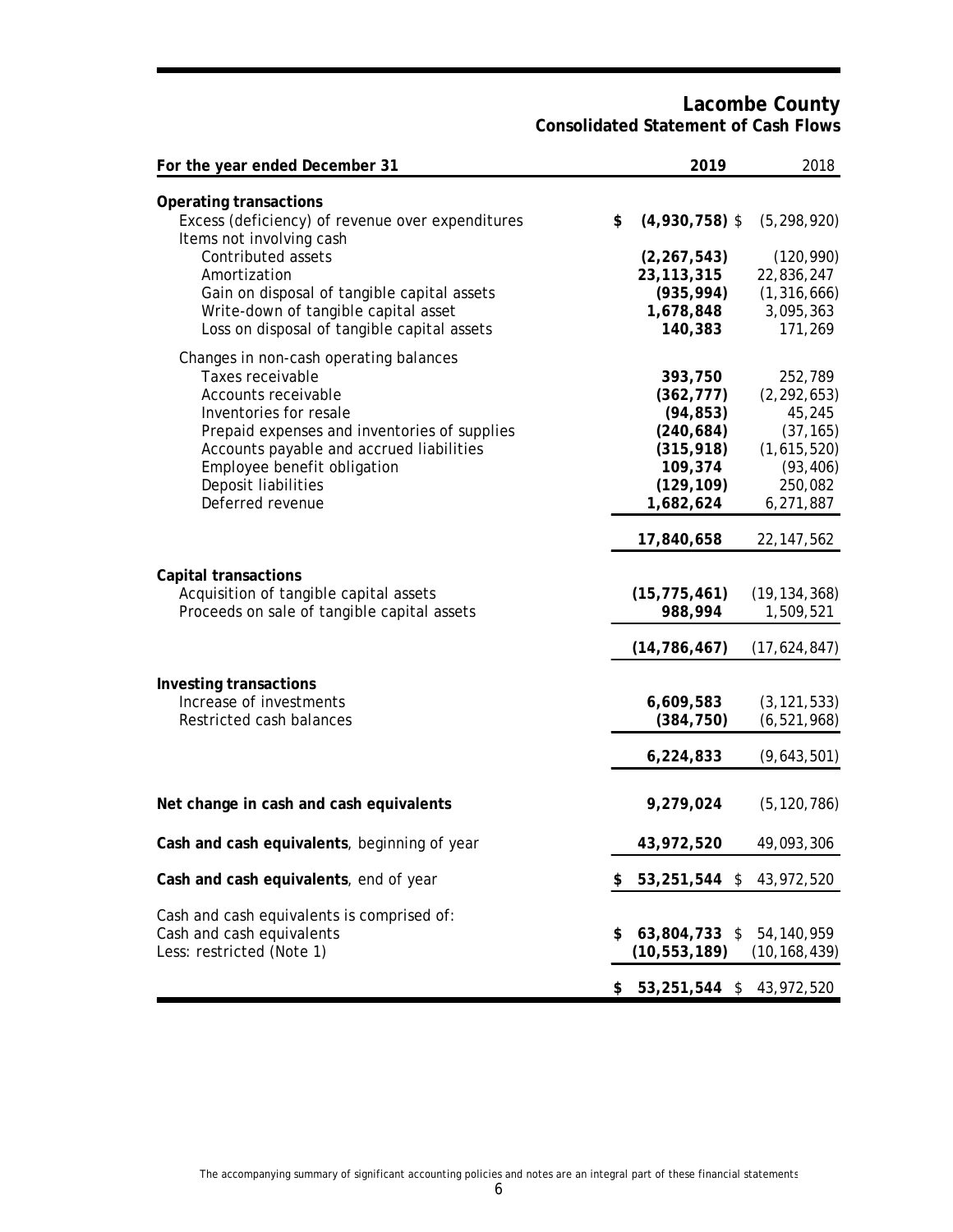### **Lacombe County Summary of Significant Accounting Policies**

**December 31, 2019**

| Management's<br>Responsibility for the<br><b>Financial Statements</b> | The consolidated financial statements of the County are the<br>responsibility of management. They have been prepared in accordance<br>with Canadian generally accepted accounting principles established by<br>the Public Sector Accounting Board of the Chartered Professional<br>Accountants of Canada.                                                                                                                                                                                                                                                                                                            |
|-----------------------------------------------------------------------|----------------------------------------------------------------------------------------------------------------------------------------------------------------------------------------------------------------------------------------------------------------------------------------------------------------------------------------------------------------------------------------------------------------------------------------------------------------------------------------------------------------------------------------------------------------------------------------------------------------------|
| <b>Basis of Consolidation</b>                                         | The financial statement reflect the assets, liabilities, revenue and<br>expenses of all municipal organizations, committees and Boards which<br>are owned or controlled by the County.                                                                                                                                                                                                                                                                                                                                                                                                                               |
|                                                                       | The following entities have been proportionately consolidated:                                                                                                                                                                                                                                                                                                                                                                                                                                                                                                                                                       |
|                                                                       | City of Lacombe Shared Fire Fund<br>50%<br>Town of Bentley Shared Fire Fund<br>50%<br>Town of Blackfalds Shared Fire Fund<br>50%<br>Town of Eckville Shared Fire Fund<br>50%<br>50%<br>Village of Alix Shared Fire Fund<br>50%<br>Village of Clive Shared Fire Fund                                                                                                                                                                                                                                                                                                                                                  |
| Cash and Cash<br>Equivalents                                          | Management considers all highly liquid investments with a maturity of<br>12 months or less from the year end to be cash equivalents.                                                                                                                                                                                                                                                                                                                                                                                                                                                                                 |
| Investments                                                           | Investments are recorded at cost unless there has been a decline in the<br>market value which is other than temporary in nature in which case the<br>investments are written down to market value.                                                                                                                                                                                                                                                                                                                                                                                                                   |
| <b>Inventory for Resale</b>                                           | Inventory for resale includes land and bridge materials. Land held for<br>resale is recorded at lower of cost or net realizable value.<br>Cost<br>includes costs for land acquisition and improvements required to<br>prepare the land for servicing such as clearing, stripping and leveling<br>charges. Related development costs incurred to provide infrastructure<br>such as water and wastewater services, roads, sidewalks and street<br>lighting are recorded as physical assets under their respective function.<br>Bridge materials inventory is recorded at the lower of cost or net<br>realizable value. |
| <b>Inventory of Supplies</b>                                          | Inventories of materials and supplies for consumption are valued at the<br>lower of cost or replacement cost.                                                                                                                                                                                                                                                                                                                                                                                                                                                                                                        |
| <b>Inventory of Gravel</b>                                            | Inventories of gravel for consumption are valued at the lower of cost or<br>replacement cost. Cost is determined per tonne and includes the raw<br>material, extraction, crushing, transportation and reclamation costs.                                                                                                                                                                                                                                                                                                                                                                                             |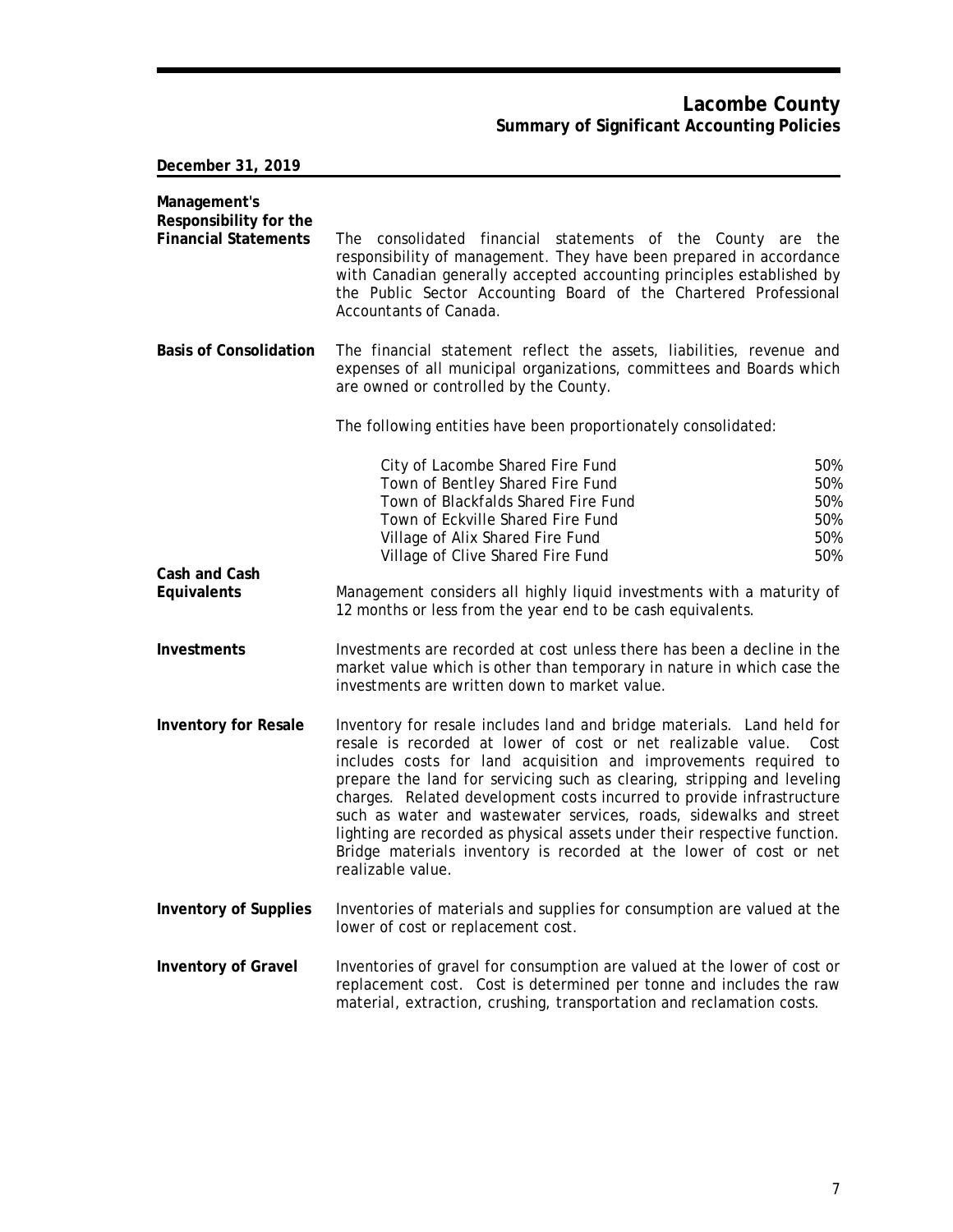### **Lacombe County Summary of Significant Accounting Policies**

### **December 31, 2019**

| <b>Tangible Capital</b><br><b>Assets</b>                                               | Tangible capital assets are recorded at cost less accumulated<br>amortization.<br>acquisition or construction of the tangible capital asset including<br>transportation costs, installation costs, design and engineering fees,<br>legal fees and site preparation costs. Contributed tangible capital<br>assets are recorded at fair value at the time of the donation, with a<br>corresponding amount recorded as revenue. Amortization is recorded<br>on a straight-line basis over the estimated life of the tangible capital<br>asset commencing once the asset is available for productive use as<br>follows: | Cost includes all costs directly attributable to                                                                                           |
|----------------------------------------------------------------------------------------|---------------------------------------------------------------------------------------------------------------------------------------------------------------------------------------------------------------------------------------------------------------------------------------------------------------------------------------------------------------------------------------------------------------------------------------------------------------------------------------------------------------------------------------------------------------------------------------------------------------------|--------------------------------------------------------------------------------------------------------------------------------------------|
|                                                                                        | Land improvements<br><b>Buildings</b><br>Roads<br><b>Bridges</b><br>Machinery and equipment<br>Water infrastructure<br>Sewer infrastructure<br><b>Vehicles</b>                                                                                                                                                                                                                                                                                                                                                                                                                                                      | 20 to 25 years<br>4 to 50 years<br>20 to 40 years<br>22 to 87 years<br>5 to 50 years<br>23 to 47 years<br>17 to 75 years<br>10 to 20 years |
| <b>Excess Collections and</b><br>Under-levies                                          | Excess collections arise from the difference between the actual levy<br>made to cover each requisition and the actual amount requisitioned.<br>If the actual levy exceeds the requisition, the excess collection is<br>accrued as a liability and as a reduction in property tax revenue.<br>Requisition tax rates in the subsequent year are adjusted for any<br>excess collections                                                                                                                                                                                                                                |                                                                                                                                            |
| <b>Collection of Taxes on</b><br><b>Behalf of Other Taxation</b><br><b>Authorities</b> | The County collects taxation revenue on behalf of other entities. Such<br>levies, other revenues, expenses, assets and liabilities with respect to<br>the operations of entities are not reflected in these financial<br>statements.<br>The entities the County collects taxation revenue on behalf of are:<br>Alberta School Foundation Fund<br>Lacombe Foundation                                                                                                                                                                                                                                                 |                                                                                                                                            |
| <b>Trust Funds</b>                                                                     | Trust funds held in trust by the County, and their related operations,<br>are not included in these financial statements. The financial activity                                                                                                                                                                                                                                                                                                                                                                                                                                                                    |                                                                                                                                            |

and position of the trust funds are reported separately.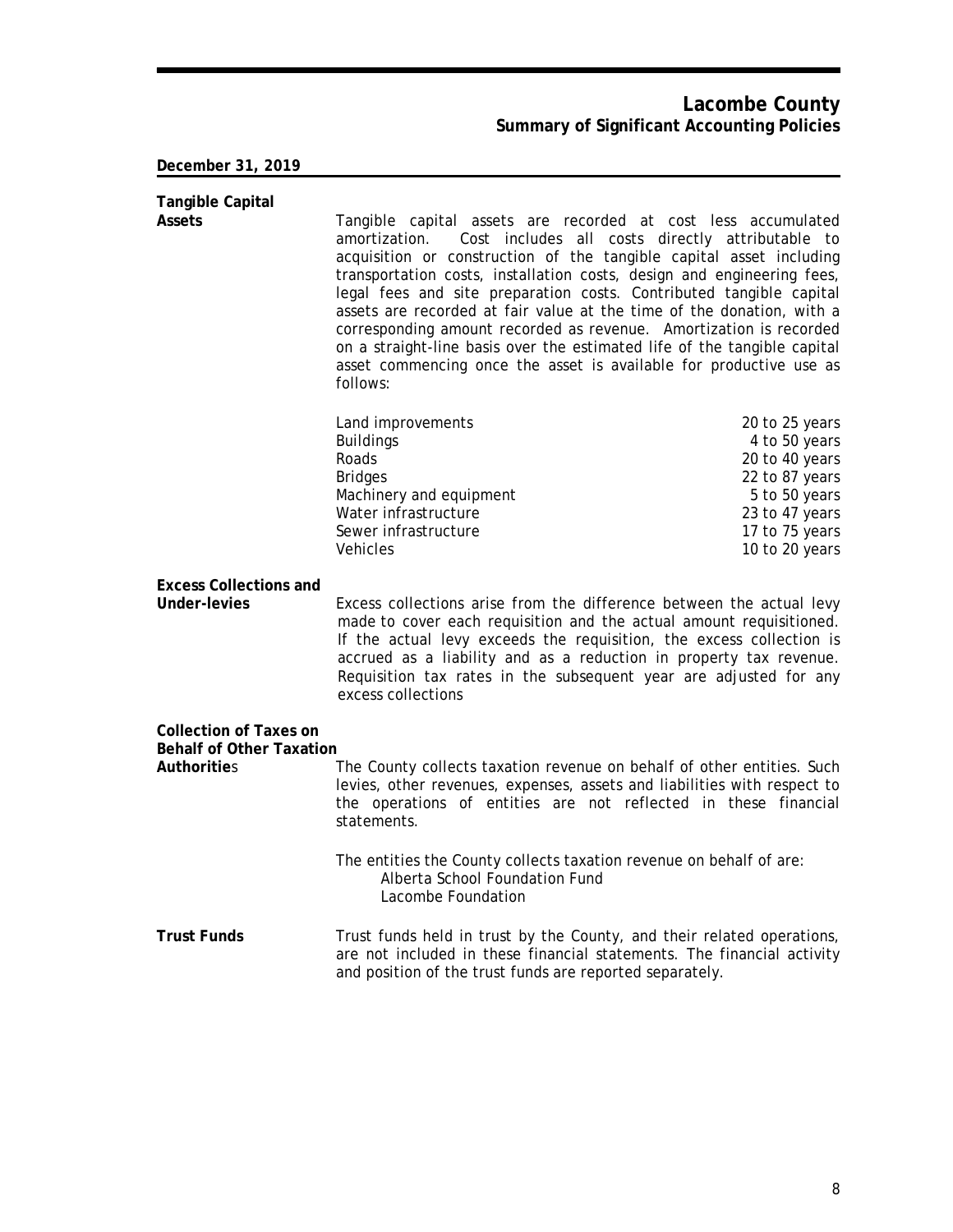### **Lacombe County Summary of Significant Accounting Policies**

**December 31, 2019**

| <b>Retirement Benefits and</b><br><b>Other Employee</b> |                                                                                                                                                                                                                                                                                                                                                                                                                                                                                                                                                                                                                                                                                                                                                                                                           |
|---------------------------------------------------------|-----------------------------------------------------------------------------------------------------------------------------------------------------------------------------------------------------------------------------------------------------------------------------------------------------------------------------------------------------------------------------------------------------------------------------------------------------------------------------------------------------------------------------------------------------------------------------------------------------------------------------------------------------------------------------------------------------------------------------------------------------------------------------------------------------------|
| <b>Benefit Plans</b>                                    | The County's contributions due during the period to its multi-employer<br>defined benefit plan are expensed as incurred.                                                                                                                                                                                                                                                                                                                                                                                                                                                                                                                                                                                                                                                                                  |
| <b>Deferred Revenue</b>                                 | Funds received for specific purposes which are externally restricted by<br>legislation, regulation or agreement and are not available for general<br>municipal purposes are accounted for as deferred revenue on the<br>consolidated statement of financial position.<br>The revenue is<br>recognized in the consolidated statement of operations in the year in<br>which it is used for the specified purpose.                                                                                                                                                                                                                                                                                                                                                                                           |
| <b>Government Transfers</b>                             | Government transfers, which include legislative grants, are recognized<br>in the financial statements in the period in which events giving rise to<br>the transfers occur, providing the transfers are authorized, any<br>eligibility criteria have been met, and reasonable estimates of the<br>amount can be made.                                                                                                                                                                                                                                                                                                                                                                                                                                                                                      |
| <b>Revenue Recognition</b>                              | Taxes are recognized as revenue in the year they are levied.                                                                                                                                                                                                                                                                                                                                                                                                                                                                                                                                                                                                                                                                                                                                              |
|                                                         | Charges for sewer and water usage are recorded as user fees.<br>Connection fee revenues are recognized when the connection has been<br>established.                                                                                                                                                                                                                                                                                                                                                                                                                                                                                                                                                                                                                                                       |
|                                                         | Conditional grant revenue is recognized to the extent the conditions<br>imposed on it have been fulfilled. Unconditional grant revenue is<br>recognized when monies are receivable.                                                                                                                                                                                                                                                                                                                                                                                                                                                                                                                                                                                                                       |
|                                                         | Grants for the acquisition of tangible capital assets are recognized in<br>the period in which eligible expenditures are made.                                                                                                                                                                                                                                                                                                                                                                                                                                                                                                                                                                                                                                                                            |
|                                                         | Sales of service and other revenue is recognized on an accrual basis.                                                                                                                                                                                                                                                                                                                                                                                                                                                                                                                                                                                                                                                                                                                                     |
| Use of Estimates                                        | The preparation of financial statements in accordance with Canadian<br>public sector accounting standards requires management to make<br>estimates and assumptions that affect the reported amounts of assets<br>and liabilities at the date of the financial statements, and the reported<br>amounts of revenues and expenses during the reporting period. Actual<br>results could differ from management's best estimates as additional<br>information becomes available in the future.                                                                                                                                                                                                                                                                                                                 |
| Liability for<br><b>Contaminated Sites</b>              | A contaminated site is a site at which substances occur in<br>concentrations that exceed the maximum acceptable amounts under an<br>environmental standard. Sites that are currently in productive use are<br>only considered a contaminated site if an unexpected event results in<br>contamination. A liability for remediation of contaminated sites is<br>recognized when the organization is directly responsible or accepts<br>responsibility; it is expected that future economic benefits will be<br>given up; and a reasonable estimate of the amount can be made. The<br>liability includes all costs directly attributable to the remediation<br>activities including post remediation operations, maintenance and<br>monitoring. The liability is recorded at net of any expected recoveries. |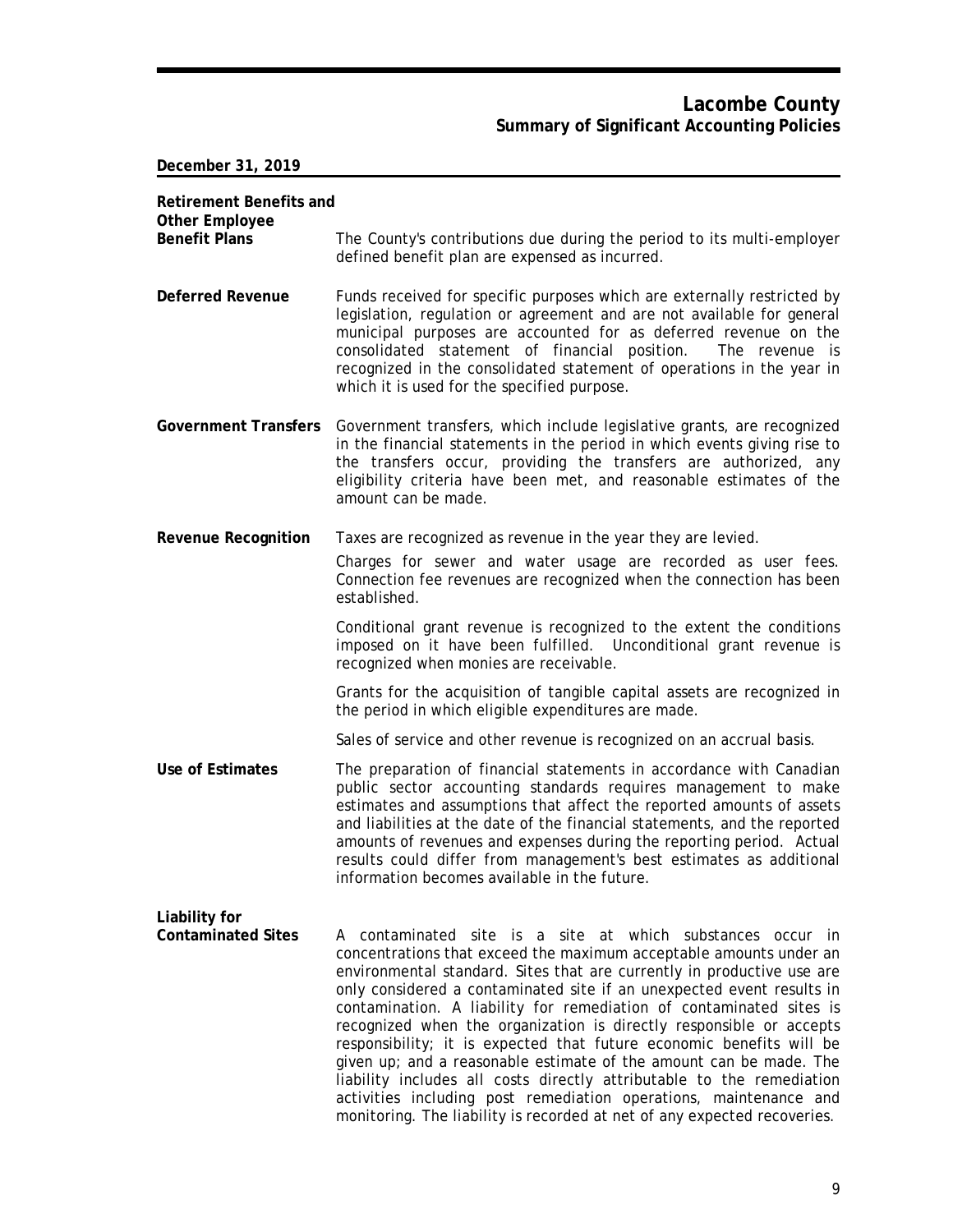#### December 31, 2019

| 1. | <b>Cash and Cash Equivalents</b>                                                                  |   |                          |                         |
|----|---------------------------------------------------------------------------------------------------|---|--------------------------|-------------------------|
|    |                                                                                                   |   | 2019                     | 2018                    |
|    | Current account (bank prime less 1.85%)<br>GIC investments with interest rates varying from 1.80% | S | $6,168,093$ \$           | (303, 323)              |
|    | to 3.10% and maturing in 2020<br>Security deposits                                                |   | 55,569,480<br>2,067,160  | 52,248,012<br>2,196,270 |
|    |                                                                                                   |   | 63,804,733 \$ 54,140,959 |                         |

The County has an undrawn line of credit with a limit of \$15 million that carries an interest rate of prime less 0.50%. The line of credit is secured by a general lien on County assets. As at December 31, 2019 the prime rate was 3.95% (2018 - 3.95%)

Included in the above amounts are the following amounts that are externally restricted. Externally restricted amounts include amounts received from the Province of Alberta and Government of Canada as conditional grants held exclusively for specific future projects, amounts held in lieu of reserve lands, and deposit liabilities repayable to third parties upon satisfactory completion of the terms of the specific development agreement.

|                                                           | 2019                          | 2018                 |
|-----------------------------------------------------------|-------------------------------|----------------------|
| Municipal Sustainability Initiative<br>ACP<br><b>FCSS</b> | 8,360,730<br>24,336<br>63,972 | 7,782,059<br>146.297 |
| Other<br>Deposit liabilities                              | 190<br>2,103,961              | 7.013<br>2,233,070   |
|                                                           | 10,553,189 \$ 10,168,439      |                      |

| 2. | Investments                                                                                                                                                                                        |      |                                            |                  |  |
|----|----------------------------------------------------------------------------------------------------------------------------------------------------------------------------------------------------|------|--------------------------------------------|------------------|--|
|    |                                                                                                                                                                                                    | 2019 | 2018                                       |                  |  |
|    | Stripped coupons, residual bonds and accrual notes<br>purchased at discounts yielding effective annual rates<br>of 2.25% to 3.47% to maturity at cost<br>Estimated accrued interest<br>AMFC shares | S.   | 22,789,484 \$ 29,158,597<br>960,041<br>180 | 1,200,511<br>180 |  |
|    |                                                                                                                                                                                                    |      | 23,749,705 \$ 30,359,288                   |                  |  |
|    |                                                                                                                                                                                                    |      |                                            |                  |  |

The market value of the County's marketable securities was \$23,880,554 (2018 - \$30,304,799).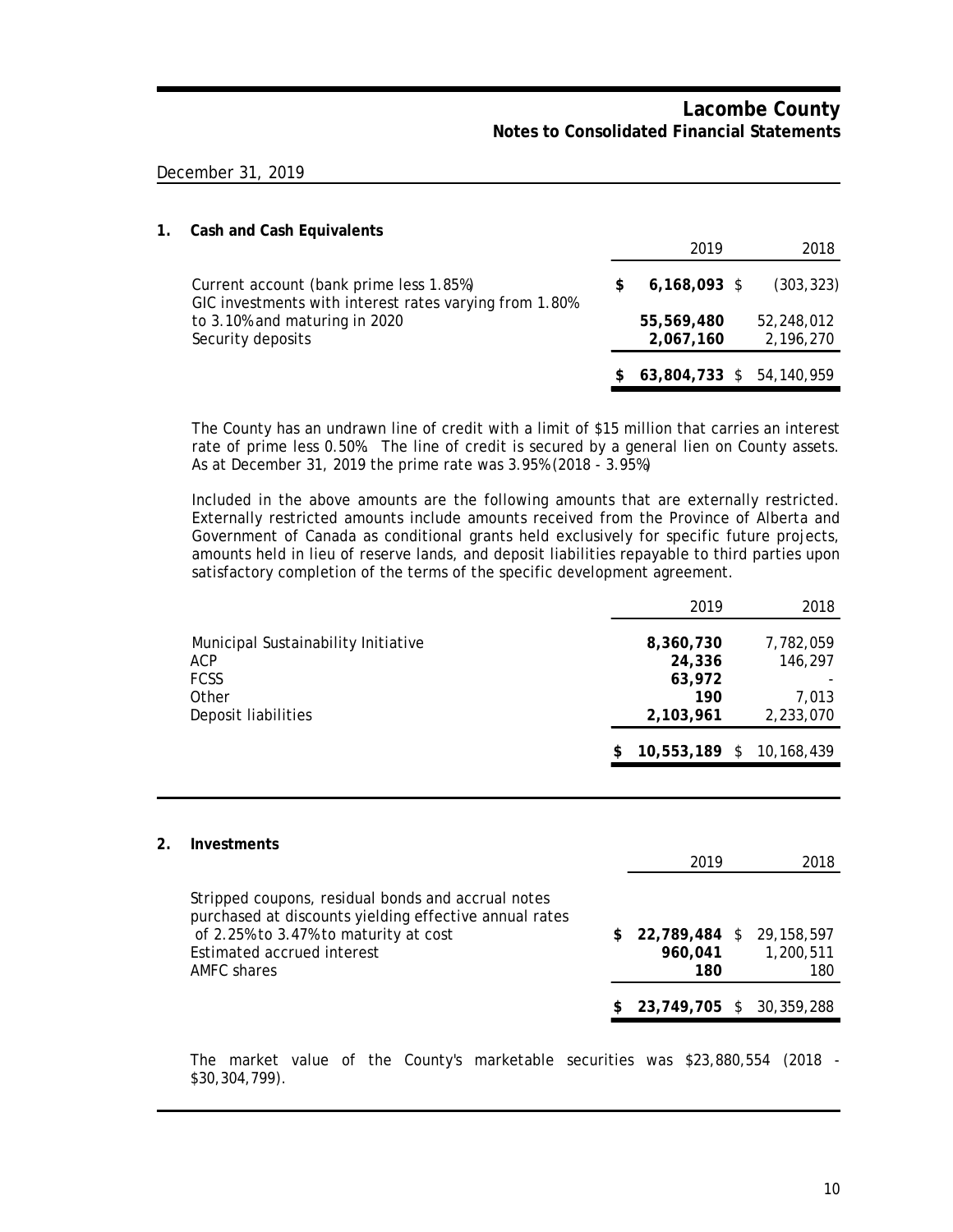### December 31, 2019

### **3. Taxes Receivable**

|                                                                            | 2019                        | 2018                    |
|----------------------------------------------------------------------------|-----------------------------|-------------------------|
| Current taxes and grants in place<br>Non-current taxes and grants in place | \$<br>560,756 \$<br>423,549 | 812,515<br>535,654      |
| Allowance for doubtful accounts                                            | 984,305<br>(692, 087)       | 1,348,169<br>(662, 201) |
|                                                                            | \$<br>292,218 \$            | 685,968                 |
|                                                                            |                             |                         |

#### **4. Accounts Receivable**

Included in accounts receivable are the following receivables with terms over one year.

|                                                                                                       | 2019                                 | 2018    |
|-------------------------------------------------------------------------------------------------------|--------------------------------------|---------|
| Development levies at 5% per year<br>Development levy at prime + 1%<br>Development levy at prime + 1% | $513.420$ \$<br>1,715,238<br>960,480 | 618,315 |
| Total long-term receivables                                                                           | $3,189,138$ \$                       | 618,315 |

The receivables are secured by a caveat on the title of the land to be developed.

#### **5. Inventories for Resale**

|    | 2019 | 2018                     |
|----|------|--------------------------|
| \$ | 907  | 347,645<br>907           |
| S  |      | 348,552                  |
|    |      | 442,498 \$<br>443,405 \$ |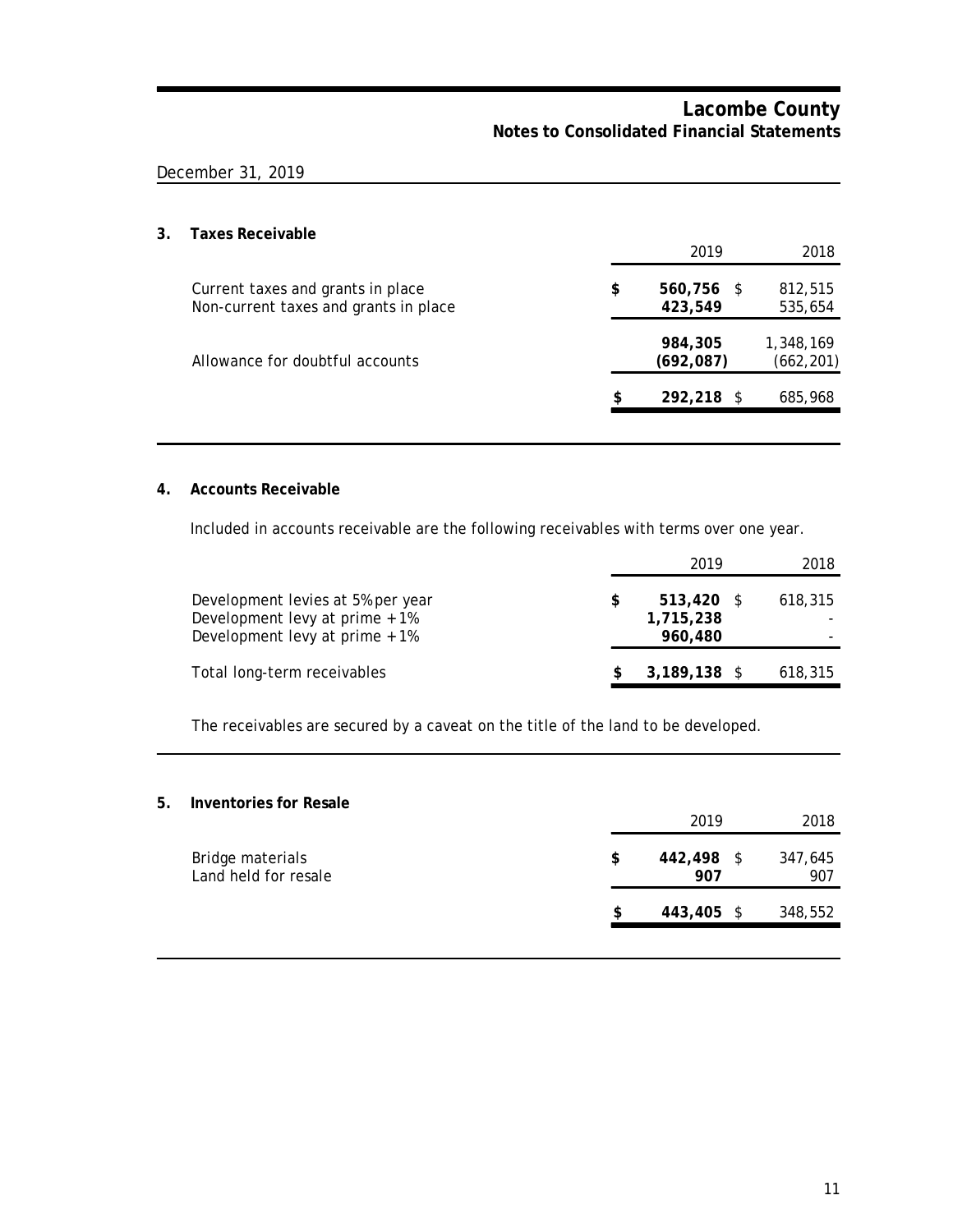December 31, 2019

#### **6. Employee Benefit Obligation**

|                                              | 2019                      | 2018               |
|----------------------------------------------|---------------------------|--------------------|
| Sick leave benefits<br>Vacation and overtime | $500,000$ \$<br>665,563   | 500,000<br>556,189 |
|                                              | $$1,165,563$ \$ 1,056,189 |                    |

#### Sick Leave Benefits

Sick leave benefits accumulate at a rate of 1 sick day per month worked to a maximum of 100 days. Employees are entitled to sick leave benefits for the lesser of 90 calendar days or their accrued sick leave balance. After 90 calendar days, eligible employees would be placed on the County's long-term disability plan. Sick leave benefits are not paid out at termination or retirement.

A portion of sick leave benefits that have accumulated to December 31, 2019 are expected to be utilized in future years and the estimated liability has been accrued.

### Vacation and Overtime

Vacation and overtime consist of amounts that employees are deferring to future years. Employees have either earned the benefits or are entitled to these benefits within the next budgetary year.

#### **7. Deferred Revenue**

|                      | Opening<br>balance | Contributions<br>received | Investment<br>income | Revenue<br>recognized | Ending<br>balance |
|----------------------|--------------------|---------------------------|----------------------|-----------------------|-------------------|
|                      |                    |                           |                      |                       |                   |
| ASB                  | \$                 | 232,301                   |                      | $(232, 301)$ \$       |                   |
| <b>MSI Operating</b> |                    | 138,485                   |                      | (138, 485)            |                   |
| <b>MSI Capital</b>   | 7,782,060          | 4,940,388                 | 129,537              | (4, 491, 254)         | 8,360,731         |
| <b>FCSS</b>          |                    | 316,355                   |                      | (252, 383)            | 63,972            |
| <b>FGTF</b>          |                    | 1,168,765                 |                      |                       | 1,168,765         |
| City of              |                    |                           |                      |                       |                   |
| Lacombe              |                    | 538,756                   |                      | (538, 756)            |                   |
| ACP                  | 146,297            |                           | 2,135                | (124, 096)            | 24,336            |
| Other grants         |                    | 82,469                    |                      | (82, 469)             |                   |
| Other                | 7,013              | 190                       |                      | (7, 013)              | 190               |
|                      | 7,935,370          | 7,417,709                 | 131,672              | (5,866,757)<br>\$     | 9,617,994         |

Grants

Under various grant agreements with the Government of Canada and the Province of Alberta, the County is required to account for grants provided and to complete the projects or program in accordance with standards detailed in the various agreements. If these requirements are not adhered to, grants provided, along with any investment returns will become repayable to the source government. Unexpended funds are repayable to the source government upon final accounting. Funds are deferred until related expenditures under the specific grant agreement have been incurred.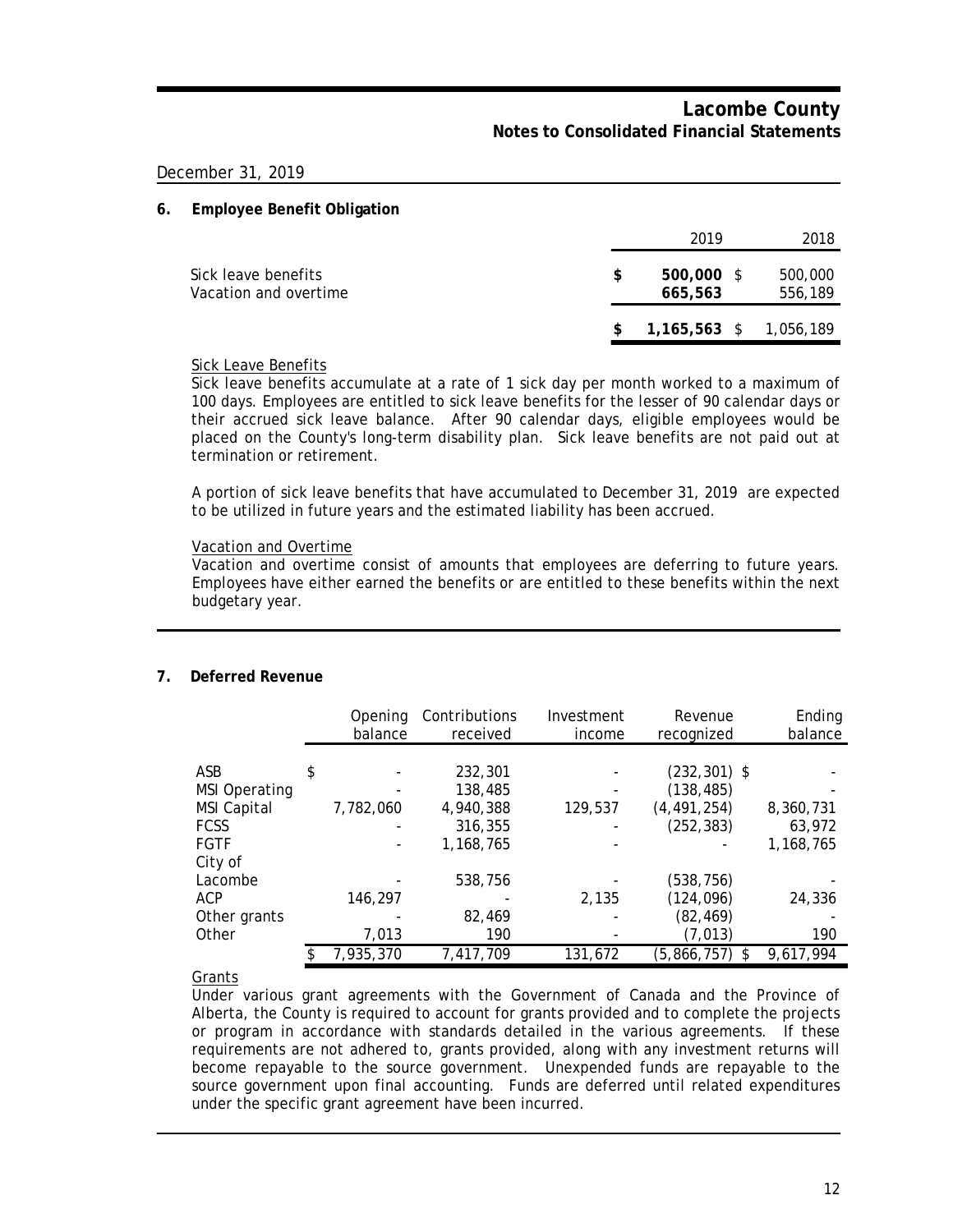December 31, 2019

# **8. Tangible Capital Assets - 2019**

|                                                   |                  | Land |                   |                                                                   |    |              |               |    | Water, Sewer   |    |                          |    |            |               |  |  |
|---------------------------------------------------|------------------|------|-------------------|-------------------------------------------------------------------|----|--------------|---------------|----|----------------|----|--------------------------|----|------------|---------------|--|--|
|                                                   |                  |      | Land Improvements | <b>Buildings</b>                                                  |    | Equipment    | Roads         |    | <b>Bridges</b> |    | and Other                |    | Vehicles   | Total         |  |  |
| Cost, beginning of                                |                  |      |                   |                                                                   |    |              |               |    |                |    |                          |    |            |               |  |  |
| year                                              | \$25,687,677     | -S   | 4,795,440         | \$21,085,836                                                      |    | \$20,262,512 | \$644,312,170 | \$ | 21,110,349     | \$ | 18,552,096 \$            |    | 7,565,839  | \$763,371,919 |  |  |
| Additions                                         | 1,718,685        |      | 149,936           |                                                                   |    | 2,964,854    | 8,005,272     |    | 2,176,718      |    | 1,991,897                |    | 1,035,642  | 18,043,004    |  |  |
| <b>Disposals</b>                                  |                  |      |                   | $\sim$                                                            |    | (1,642,337)  |               |    |                |    | $\overline{\phantom{a}}$ |    | (527,004)  | (2, 169, 341) |  |  |
| Write-downs                                       |                  |      |                   |                                                                   |    |              | (7, 319, 803) |    | (311, 716)     |    |                          |    |            | (7,631,519)   |  |  |
| Cost, end of year                                 | $$27,406,362$ \$ |      | 4,945,376         | \$21,085,836                                                      |    | \$21,585,029 | \$644,997,639 |    | \$22,975,351   |    | \$20,543,993             | S  | 8,074,477  | \$771,614,063 |  |  |
| Accumulated<br>amortization,<br>beginning of year | \$<br>- \$       |      | ,245,465          | 4,218,902<br>\$                                                   | S. | 9,709,834    |               | \$ |                | -S |                          |    |            |               |  |  |
| Amortization                                      |                  |      |                   |                                                                   |    |              | \$433,094,418 |    | 6,903,084      |    | ,473,599                 | -S | 3,864,669  | \$460,509,971 |  |  |
|                                                   |                  |      | 242,885           | 425,184                                                           |    | 2,875,202    | 18,383,021    |    | 386,344        |    | 274,173                  |    | 526,506    | 23, 113, 315  |  |  |
| Disposals                                         |                  |      |                   | $\sim$                                                            |    | (1,638,771)  |               |    |                |    |                          |    | (337, 187) | (1, 975, 958) |  |  |
| Write-downs                                       |                  |      |                   |                                                                   |    |              | (5,694,322)   |    | (258, 349)     |    |                          |    |            | (5,952,671)   |  |  |
| Accumulated<br>amortization, end                  |                  |      |                   |                                                                   |    |              |               |    |                |    |                          |    |            |               |  |  |
| of year                                           |                  | - \$ | ,488,350          | 4,644,086                                                         |    | \$10,946,265 | \$445,783,117 | \$ | 7,031,079      | -S | 1,747,772                | -S | 4,053,988  | \$475,694,657 |  |  |
| Net carrying<br>amount, end of year               | $$27,406,362$ \$ |      | 3,457,026         | \$16,441,750 \$10,638,764 \$199,214,522 \$15,944,272 \$18,796,221 |    |              |               |    |                |    |                          |    | 4,020,489  | \$295,919,406 |  |  |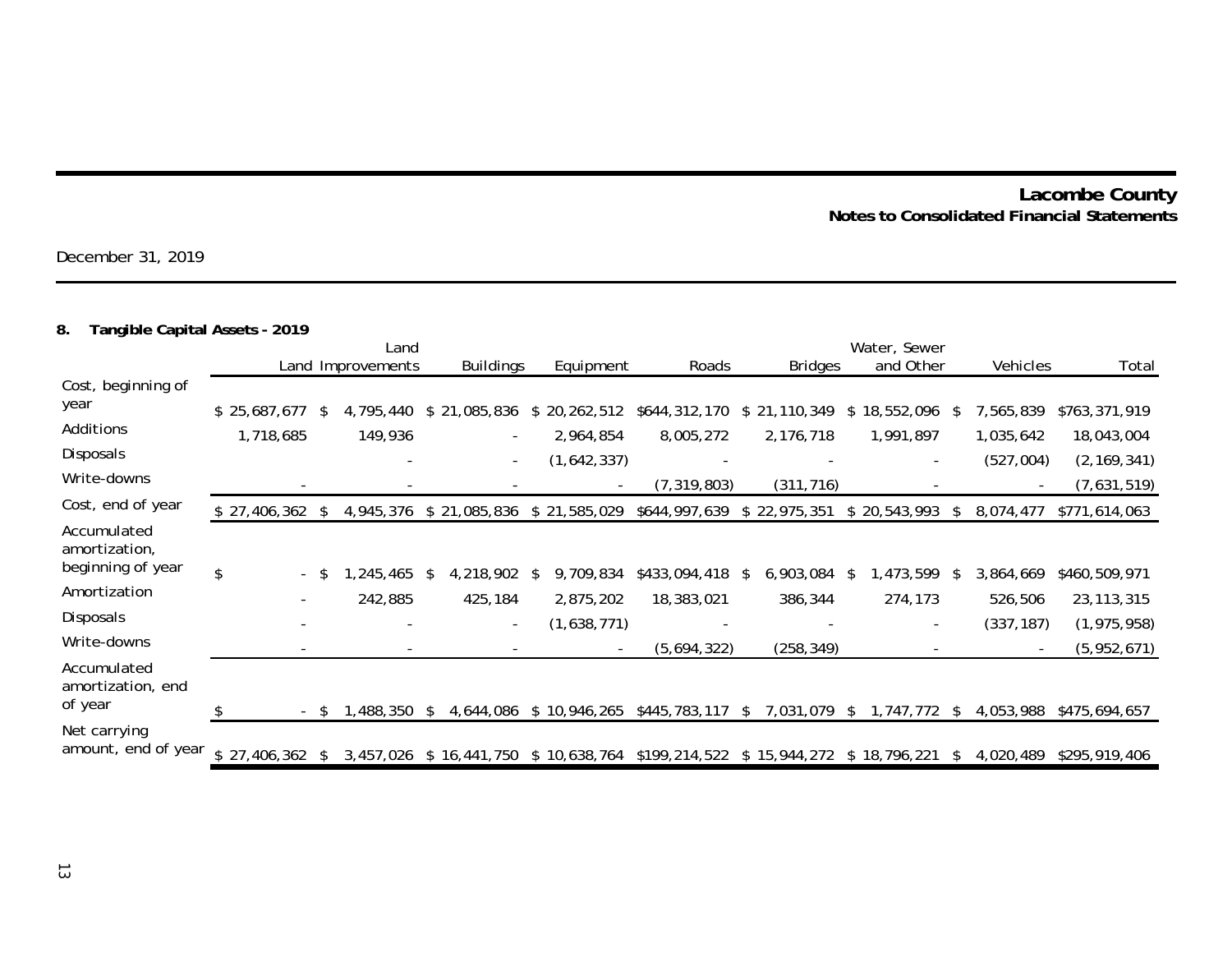December 31, 2019

#### **8. Tangible Capital Assets** (continued) **- 2018**

|                                                   | Land             |    |                   |                  |                  |    |                           | Water, Sewer  |    |                |     |                          |    |                          |               |
|---------------------------------------------------|------------------|----|-------------------|------------------|------------------|----|---------------------------|---------------|----|----------------|-----|--------------------------|----|--------------------------|---------------|
|                                                   |                  |    | Land Improvements |                  | <b>Buildings</b> |    | Equipment                 | Roads         |    | <b>Bridges</b> |     | and other                |    | Vehicles                 | Total         |
| Cost, beginning of                                |                  |    |                   |                  |                  |    |                           |               |    |                |     |                          |    |                          |               |
| year                                              | \$25,594,508     | \$ | 4,599,522         | ,096,768<br>\$21 |                  |    | \$18,968,649              | \$641,032,279 | \$ | 18,478,590     | \$  | 18,495,555               | -S | 7,408,321                | \$755,674,192 |
| Additions                                         | 128,236          |    | 195,918           |                  | 15,238           |    | 4,035,823                 | 11,581,624    |    | 2,911,041      |     | 56,541                   |    | 330,937                  | 19,255,358    |
| Disposals                                         | (35,067)         |    |                   |                  | (26, 170)        |    | (2,741,960)               |               |    |                |     | $\overline{\phantom{a}}$ |    | (173, 419)               | (2,976,616)   |
| Write-downs                                       |                  |    |                   |                  |                  |    |                           | (8, 301, 733) |    | (279, 282)     |     |                          |    |                          | (8, 581, 015) |
| Cost, end of year                                 | \$25,687,677     | -S | 4,795,440         | \$21,085,836     |                  |    | \$20,262,512              | \$644,312,170 |    | \$21,110,349   |     | \$18,552,096             | \$ | 7,565,839                | \$763,371,919 |
| Accumulated<br>amortization,<br>beginning of year | \$               |    |                   |                  |                  |    |                           |               |    |                |     |                          |    |                          |               |
|                                                   | - \$             |    | ,011,146          | 3,813,024<br>-S  |                  | S  | 9,406,356                 | \$420,118,103 | \$ | 6,741,927      | -S  | ,203,486                 | \$ | 3,477,826                | \$445,771,868 |
| Amortization                                      |                  |    | 234,319           |                  | 425,990          |    | 2,778,745                 | 18,287,449    |    | 335,675        |     | 270,113                  |    | 503,956                  | 22,836,247    |
| Disposals                                         |                  |    |                   |                  | (20, 112)        |    | (2, 475, 267)             |               |    |                |     |                          |    | (117, 113)               | (2,612,492)   |
| Write-downs                                       |                  |    |                   |                  |                  |    |                           | (5, 311, 134) |    | (174, 518)     |     |                          |    | $\overline{\phantom{a}}$ | (5, 485, 652) |
| Accumulated<br>amortization, end<br>of year       | - \$             |    | 1,245,465         | 4,218,902<br>S   |                  | S. | 9,709,834                 | \$433,094,418 | \$ | 6,903,084      | -\$ | 1,473,599                | S  | 3,864,669                | \$460,509,971 |
| Net carrying                                      |                  |    |                   |                  |                  |    |                           |               |    |                |     |                          |    |                          |               |
| amount, end of year                               | $$25,687,677$ \$ |    | 3,549,975         |                  |                  |    | \$16,866,934 \$10,552,678 | \$211,217,752 |    | \$14,207,265   |     | \$17,078,497             | S  | 3,701,170                | \$302,861,948 |

The net book value of tangible capital assets not being amortized because they are under construction is \$4,239,954 (2018 - \$2,864,530). \$2,267,543 (2018 - \$120,990) in contributed assets was recognized in the financial statements during the year.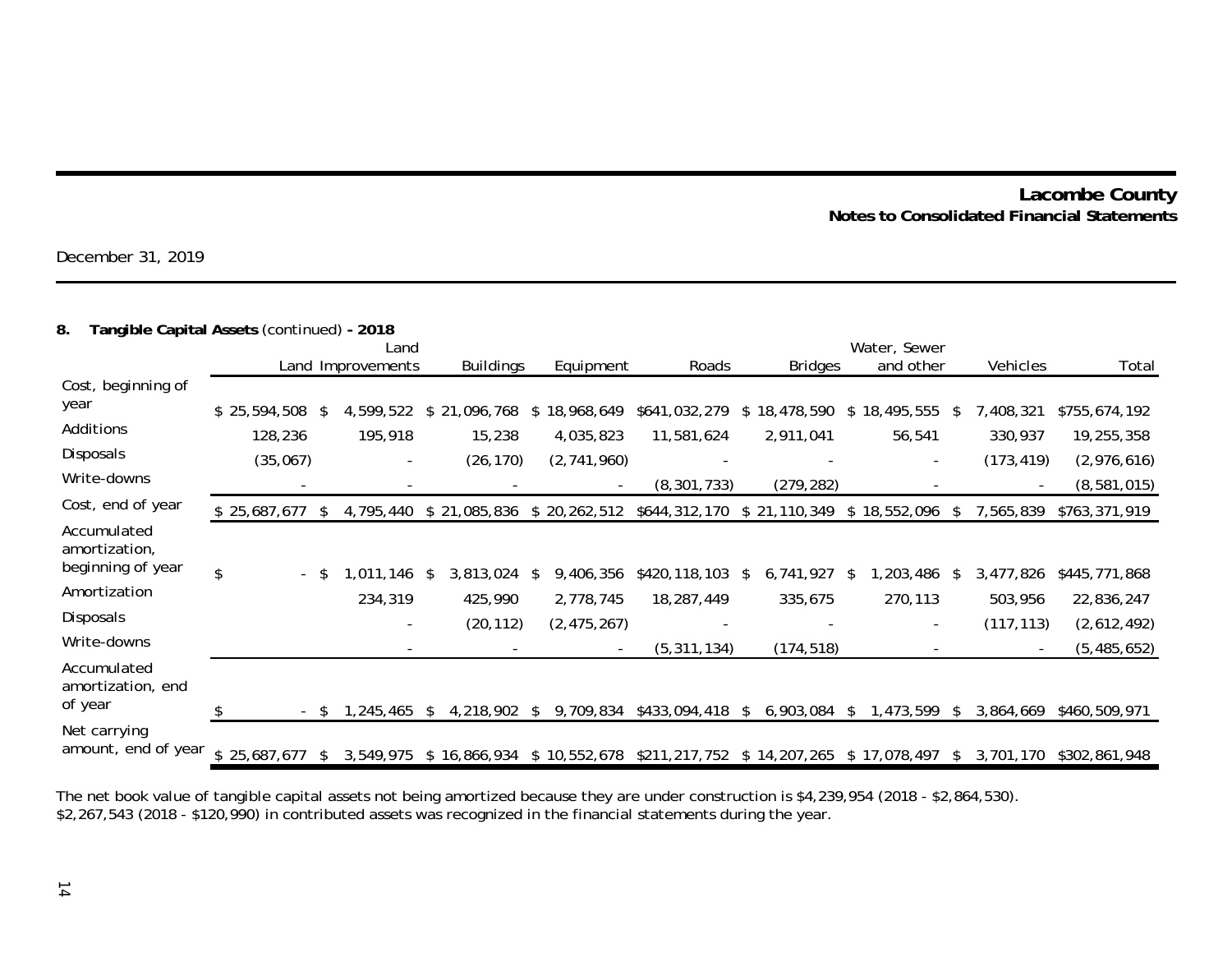# December 31, 2019

# **9. Prepaid Expenses and Inventories of Supplies**

|                                                                                         | 2019                                                | 2018                                         |
|-----------------------------------------------------------------------------------------|-----------------------------------------------------|----------------------------------------------|
| Crushed gravel<br>Undeveloped gravel pits<br>Materials and supplies<br>Prepaid expenses | \$1,670,257<br>S<br>4,158,141<br>616,405<br>304,466 | 1,507,356<br>4,178,140<br>535,709<br>287,380 |
|                                                                                         | \$6,749,269<br>S                                    | 6,508,585                                    |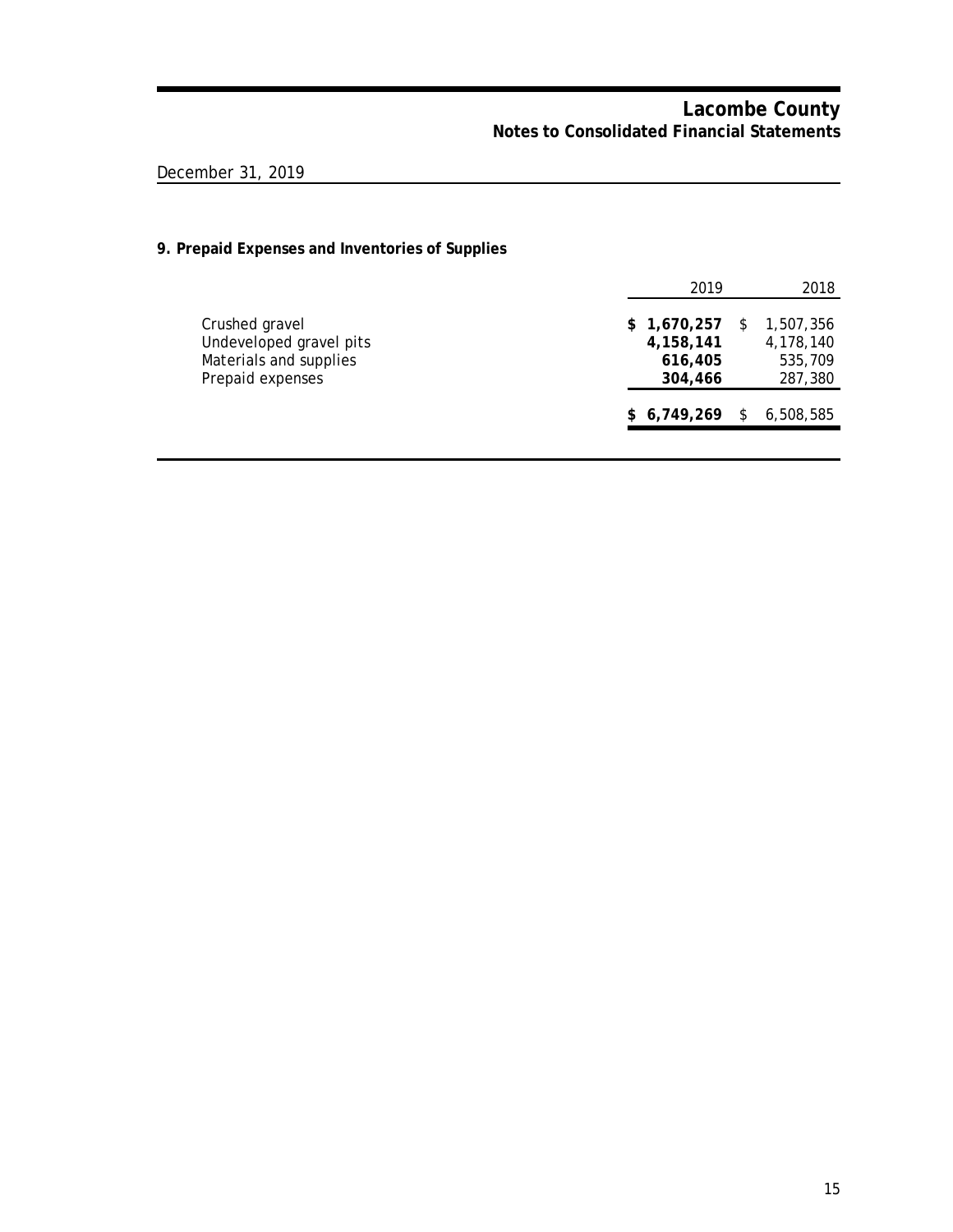2019 2018

### December 31, 2019

#### **10. Accumulated Surplus**

|                                                                                                                                                   | 20 I 7                                              | 2010                                                |
|---------------------------------------------------------------------------------------------------------------------------------------------------|-----------------------------------------------------|-----------------------------------------------------|
| Equity in tangible capital assets<br>Equity in other non-financial assets<br>Unrestricted surplus<br>Restricted surplus (Reserves) - detail below | \$295,919,406<br>6,749,269<br>427,604<br>78,235,975 | \$302,861,948<br>6,508,585<br>378,618<br>76,513,861 |
| <b>Accumulated surplus</b>                                                                                                                        | 381, 332, 254                                       | 386,263,012                                         |
| Restricted surplus (Reserves)                                                                                                                     |                                                     |                                                     |
| Main Road                                                                                                                                         | 17,795,375                                          | 18,658,644                                          |
| Public Works Equipment                                                                                                                            | 12,493,719                                          | 11,024,152                                          |
| Municipal Facilities                                                                                                                              | 1,378,338                                           | 788,948                                             |
| Airport Capital                                                                                                                                   | 17,747                                              |                                                     |
| <b>Protective Services</b>                                                                                                                        | 4,322,519                                           | 4,080,937                                           |
| Gravel                                                                                                                                            | 2,678,039                                           | 2,478,039                                           |
| <b>Subdivision Pavement</b>                                                                                                                       | 3,933,051                                           | 3,663,471                                           |
| Land Development                                                                                                                                  | 416,437                                             | 416,437                                             |
| Recreation Capital Assistance                                                                                                                     | 3,200,464                                           | 2,161,970                                           |
| Funds in Lieu of Reserve Land                                                                                                                     | 1,083,874                                           | 1,042,482                                           |
| Subdivision Road Development                                                                                                                      | 1,519,273                                           | 1,108,321                                           |
| Agriculture Equipment                                                                                                                             | 895,726                                             | 1,036,841                                           |
| Peace Officers Equipment                                                                                                                          | 111,055                                             | 172,325                                             |
| Disaster Services                                                                                                                                 | 500,000                                             | 500,000                                             |
| Hamlet Street Improvement                                                                                                                         | 232,616                                             | 174,236                                             |
| <b>Tax Rate Stabilization</b>                                                                                                                     | 4,147,000                                           | 2,047,000                                           |
| <b>Shared Fire Funds</b>                                                                                                                          | 268,457                                             | 254,851                                             |
| Lake Access                                                                                                                                       | 859,857                                             | 859,857                                             |
| Hamlet of Mirror Contingency                                                                                                                      | 7,929                                               | 9,136                                               |
| Hamlet of Mirror Water                                                                                                                            | 167,847                                             | 124,656                                             |
| Hamlet of Mirror Sewer                                                                                                                            | 38,738                                              | 115,052                                             |
| Community Aggregate Levy                                                                                                                          | 4,358,164                                           | 3,811,904                                           |
| Water - Waste Water                                                                                                                               | 6,484,738                                           | 10, 144, 170                                        |
| New Pavement                                                                                                                                      | 846,845                                             | 846,845                                             |
| Trails                                                                                                                                            | 454,848                                             | 497,916                                             |
| <b>Bridge</b>                                                                                                                                     | 5,708,318                                           | 6,081,050                                           |
| <b>Shores Water-Sewer</b>                                                                                                                         | 42,406                                              | 42,406                                              |
| Slopes Water-Sewer                                                                                                                                | 53,125                                              | 53,125                                              |
| Operational                                                                                                                                       | 3,642,778                                           | 3,751,238                                           |
| Cemetery                                                                                                                                          | 318,500                                             | 297,636                                             |
| Lakeview Estates Water Reserve                                                                                                                    | 47,028                                              | 42,122                                              |
| <b>Gull Lake Stabilization Reserve</b>                                                                                                            | 211,164                                             | 228,094                                             |
|                                                                                                                                                   | 78,235,975                                          | 76,513,861                                          |

The investment in tangible capital assets represents amounts already spent and invested in infrastructure. The investment in other non-financial assets represents amounts already spent and invested in supplies for future use. Reserve funds represent funds set aside by bylaw or council resolution for specific purposes.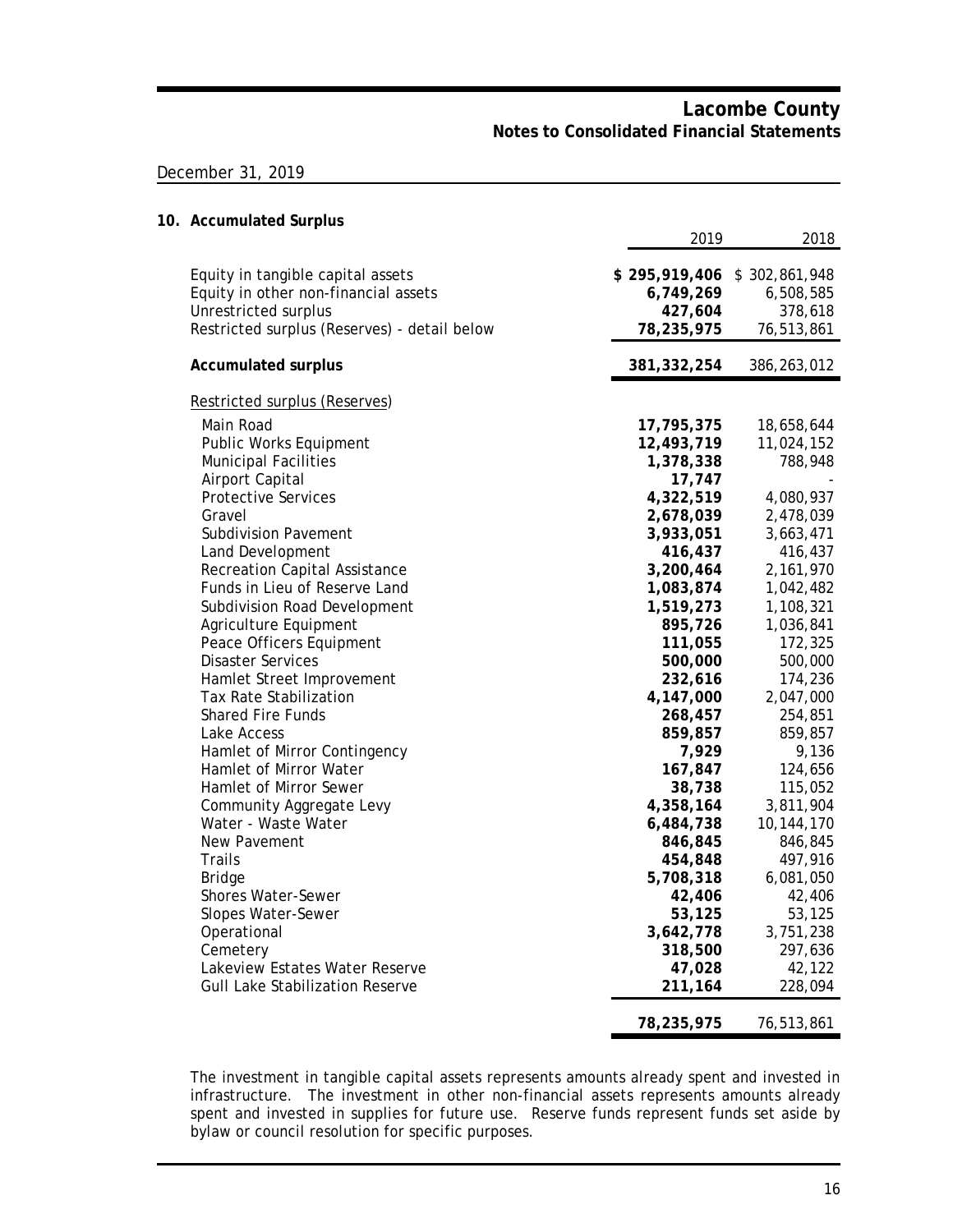December 31, 2019

# **11. Change in Accumulated Surplus**

|                                                 |                      | Equity in other non- |                    | Equity in tangible |                  |               |
|-------------------------------------------------|----------------------|----------------------|--------------------|--------------------|------------------|---------------|
|                                                 | Unrestricted surplus | financial assets     | Restricted surplus | capital assets     | 2019             | 2018          |
| Balance, beginning of year                      | \$<br>378,618 \$     | $6,508,585$ \$       | 76,513,861 \$      | 302,861,948 \$     | 386,263,012 \$   | 391,561,932   |
| Excess (deficiency) of<br>revenue over expenses | (4,930,758)          |                      |                    |                    | (4,930,758)      | (5, 298, 920) |
| Operating transfers to<br>restricted surplus    | (16, 803, 993)       |                      | 16,803,993         |                    |                  |               |
| Operating transfers from<br>restricted surplus  | 8,664,345            |                      | (8,664,345)        |                    |                  |               |
| Capital transfers from<br>restricted surplus    | 6,417,534            |                      | (6, 417, 534)      |                    |                  |               |
| Acquisition of capital                          | (15, 775, 461)       |                      |                    | 15,775,461         |                  |               |
| Contributed assets                              | (2, 267, 543)        |                      |                    | 2,267,543          |                  |               |
| Disposals and write-down of<br>assets           | 1,872,231            |                      |                    | (1,872,231)        |                  |               |
| Amortization                                    | 23, 113, 315         |                      |                    | (23, 113, 315)     |                  |               |
| Change in non-financial<br>assets               | (240, 684)           | 240,684              |                    |                    |                  |               |
| Change in current year<br>accumulated surplus   | 48,986 \$            | 240,684 \$           | $1,722,114$ \$     | $(6,942,542)$ \$   | $(4,930,758)$ \$ | (5, 298, 920) |
| Balance, end of year                            | 427,604 \$           | $6,749,269$ \$       | 78,235,975 \$      | 295,919,406 \$     | 381,332,254 \$   | 386, 263, 012 |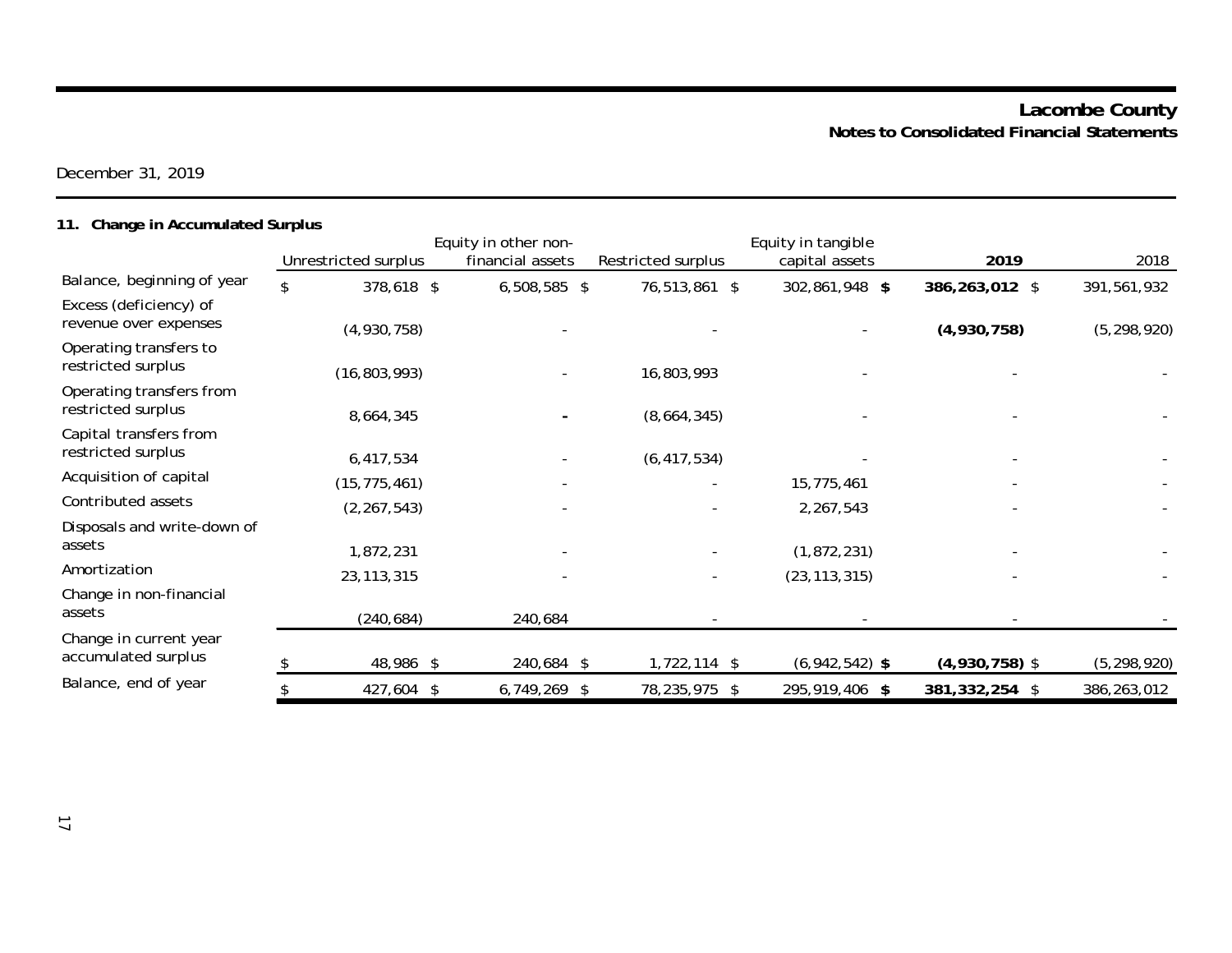#### December 31, 2019

#### **12. Taxation - Net**

|                                                                                                                                               | <b>Budget</b><br>2019                                             | 2019                                                               | 2018                                                       |
|-----------------------------------------------------------------------------------------------------------------------------------------------|-------------------------------------------------------------------|--------------------------------------------------------------------|------------------------------------------------------------|
| Real property<br>Machinery and equipment<br>Linear property<br>Government grants in place of property taxes<br>Designated Industrial Property | 14,323,350<br>\$.<br>86,120<br>7,717,570<br>148,180<br>22,188,670 | $$13,851,243$ \$<br>86,120<br>7,741,545<br>140,142<br>22, 191, 959 | 13,328,960<br>75,362<br>6,799,510<br>129,729<br>21,902,665 |
| Requisitions                                                                                                                                  | 44,463,890                                                        | 44,011,009                                                         | 42,236,226                                                 |
| Alberta School Foundation Fund                                                                                                                | 12,415,820                                                        | 11,963,488                                                         | 11,338,318                                                 |
| Lacombe Foundation                                                                                                                            | 405,990                                                           | 405,990                                                            | 401,461                                                    |
| Designated Industrial Property                                                                                                                | 338,080                                                           | 338,318                                                            | 150,911                                                    |
| Available for general municipal purposes                                                                                                      | 13, 159, 890                                                      | 12,707,796                                                         | 11,890,690                                                 |
|                                                                                                                                               | 31,304,000                                                        | $$31,303,213$ \$                                                   | 30, 345, 536                                               |

#### **13. Taxation - other**

|                                                       | <b>Budget</b><br>2019    | 2019                  | 2018               |
|-------------------------------------------------------|--------------------------|-----------------------|--------------------|
| Community Aggregate Payment Levy<br>Well Drilling Tax | \$<br>700.000<br>255,000 | 727,358 \$<br>426,308 | 729,605<br>470,879 |
|                                                       | 955,000                  | 1,153,666             | 1,200,484          |

The Community Aggregate Payment Levy is authorized through the Municipal Government Act and established through an approved bylaw. The levy is imposed in respect of all sand and gravel businesses operating in the municipality to raise revenue to be used toward the payment of infrastructure and other costs of the municipality. The amount of revenue generated fluctuates from year to year based upon sand and gravel activity. The levy rate applied is \$0.40 per tonne of sand or gravel hauled.

The Well Drilling Equipment Tax is authorized though the Municipal Government Act and established through an approved bylaw. The revenue generated is based upon the amount of well drilling activity from year to year and rates set by Alberta Regulation.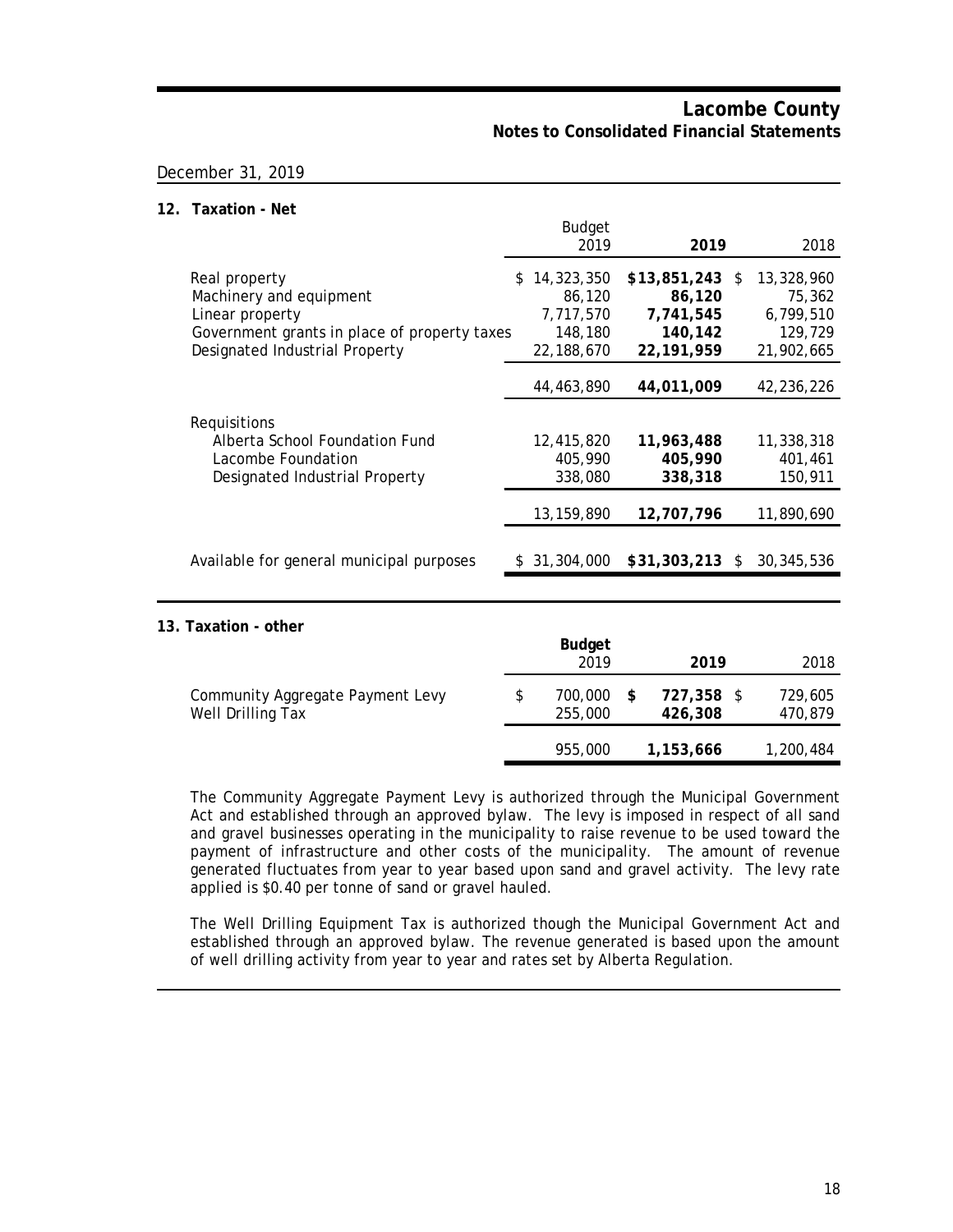### December 31, 2019

#### **14. Government Transfers**

|                            | <b>Budget</b> |     |                |           |
|----------------------------|---------------|-----|----------------|-----------|
|                            | 2019          |     | 2019           | 2018      |
| Operating                  |               |     |                |           |
| General government         | \$<br>155,420 | \$. | $146,010$ \$   | 141,017   |
| Protective services        | 57,250        |     | 46,541         | 32,825    |
| Transportation services    | 489,100       |     | 505,281        | 523,570   |
| Environmental services     | 58,000        |     | 58,000         | 58,000    |
| Public health and welfare  | 467,250       |     | 253,639        | 372,432   |
| Planning and development   | 143,750       |     | 151,244        | 94,690    |
| Agriculture services       | 176,760       |     | 174,301        | 168,359   |
|                            |               |     |                |           |
|                            | 1,547,530     | \$  | $1,335,016$ \$ | 1,390,893 |
| Capital                    |               |     |                |           |
| Transportation services    | 76,130        |     | 3,985,973      | 570,459   |
| Environmental services     | 596,230       |     | 538,757        |           |
|                            | \$<br>672,360 | S.  | 4,524,730 \$   | 570,459   |
|                            |               |     |                |           |
| Total government transfers | 2,219,890     | \$  | 5,859,746 \$   | 1,961,352 |
|                            |               |     |                |           |

#### **15. Expenses by Object**

|                                                                                                                                                                                                                                                        |   | <b>Budget</b><br>2019                                                                    | 2019                                                                                                      | 2018                                                                                               |
|--------------------------------------------------------------------------------------------------------------------------------------------------------------------------------------------------------------------------------------------------------|---|------------------------------------------------------------------------------------------|-----------------------------------------------------------------------------------------------------------|----------------------------------------------------------------------------------------------------|
| Salaries and wages<br>Contracted and general services<br>Goods, materials and supplies<br>Transfers to other organizations<br>Purchases from other governments<br>Cancellations and uncollectible<br>Amortization<br>Write-downs and losses on capital | S | 12,549,560 \$<br>4,474,030<br>3,478,690<br>9,843,480<br>249,250<br>8,460<br>23, 113, 315 | 11,898,557 \$<br>3,578,791<br>2,891,462<br>8,159,783<br>228,530<br>1,174,368<br>23, 113, 315<br>1,819,231 | 11,257,310<br>3,689,859<br>2,580,646<br>4,519,090<br>230,079<br>464,222<br>22,836,247<br>3,266,632 |
|                                                                                                                                                                                                                                                        |   | 53.716.785 \$                                                                            | 52,864,037                                                                                                | 48,844,085                                                                                         |

The budget figure for amortization has been adjusted from the budget approved by council May 9, 2019 (Note 22). Amortization is not funded by the County.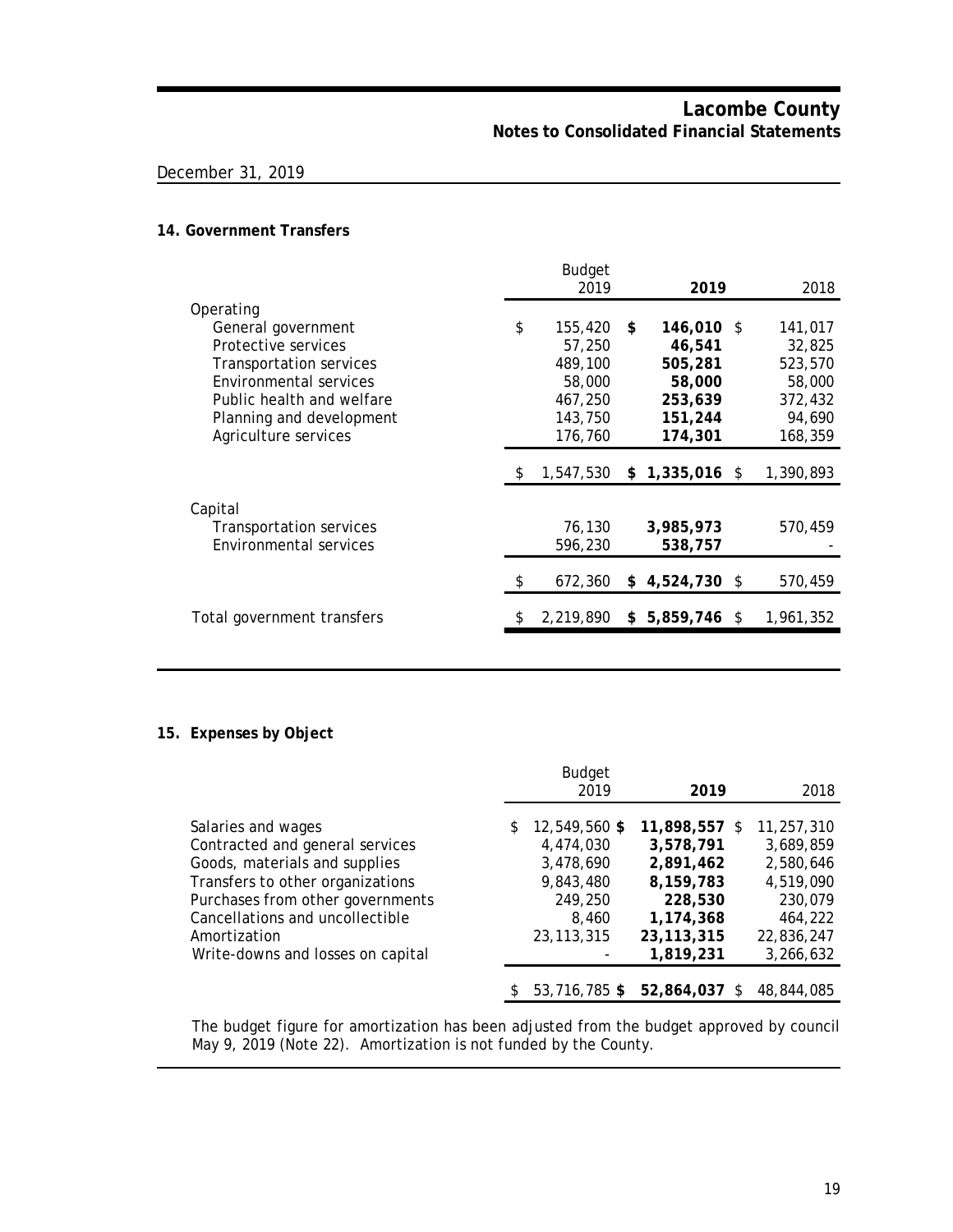#### **16. Municipal Employees Pension Plans**

Local Authorities Pension Plan

Certain employees of the County are eligible to be members of the Local Authorities Pension Plan (LAPP), a multi-employer pension plan which is covered by the Public Sector Pension Plans Act. The plan provides defined pension benefits to employees based on their length of service and rates of pay. Contributions for the year were:

|                                                  | 2019                  | 2018                   |
|--------------------------------------------------|-----------------------|------------------------|
| Employer contributions<br>Employee contributions | 781,485 \$<br>699.593 | 811,480<br>734,414     |
|                                                  |                       | 1,481,078 \$ 1,545,894 |

As this is a multi-employer pension plan, these contributions are the County's pension benefit expense. No pension liability for this type of plan is included in the County's financial statements. The most recent valuation as at December 31, 2018 indicates a surplus of \$3.469 billion (2017 surplus - 4.835 million) for basic pension benefits. The actuary does not attribute portions of the unfunded liability to individual employers.

#### Alberta Urban Municipalities Association Apex Supplementary Pension Plan

Certain employees of the County are eligible to be members of the Alberta Urban Municipalities Association APEX Supplementary Pension Plan (APEX), a multi-employer pension plan. This plan provides defined pension benefits to employees based on their length of service and rates of pay.

|                                                  | 2019                | 2018             |
|--------------------------------------------------|---------------------|------------------|
| Employer contributions<br>Employee contributions | 28,568 \$<br>21,464 | 24,900<br>18,708 |
|                                                  | $50,032$ \$         | 43,608           |

As this is a multi-employer pension plan, these contributions are the County's pension benefit expense. No pension liability for this type of plan is included in the County's financial statements. The most recent valuation as at December 31, 2018 indicates a deficit of \$7.90 million (2017 - 2.37 million) for basic pension benefits. The actuary does not attribute portions of the unfunded liability to individual employers.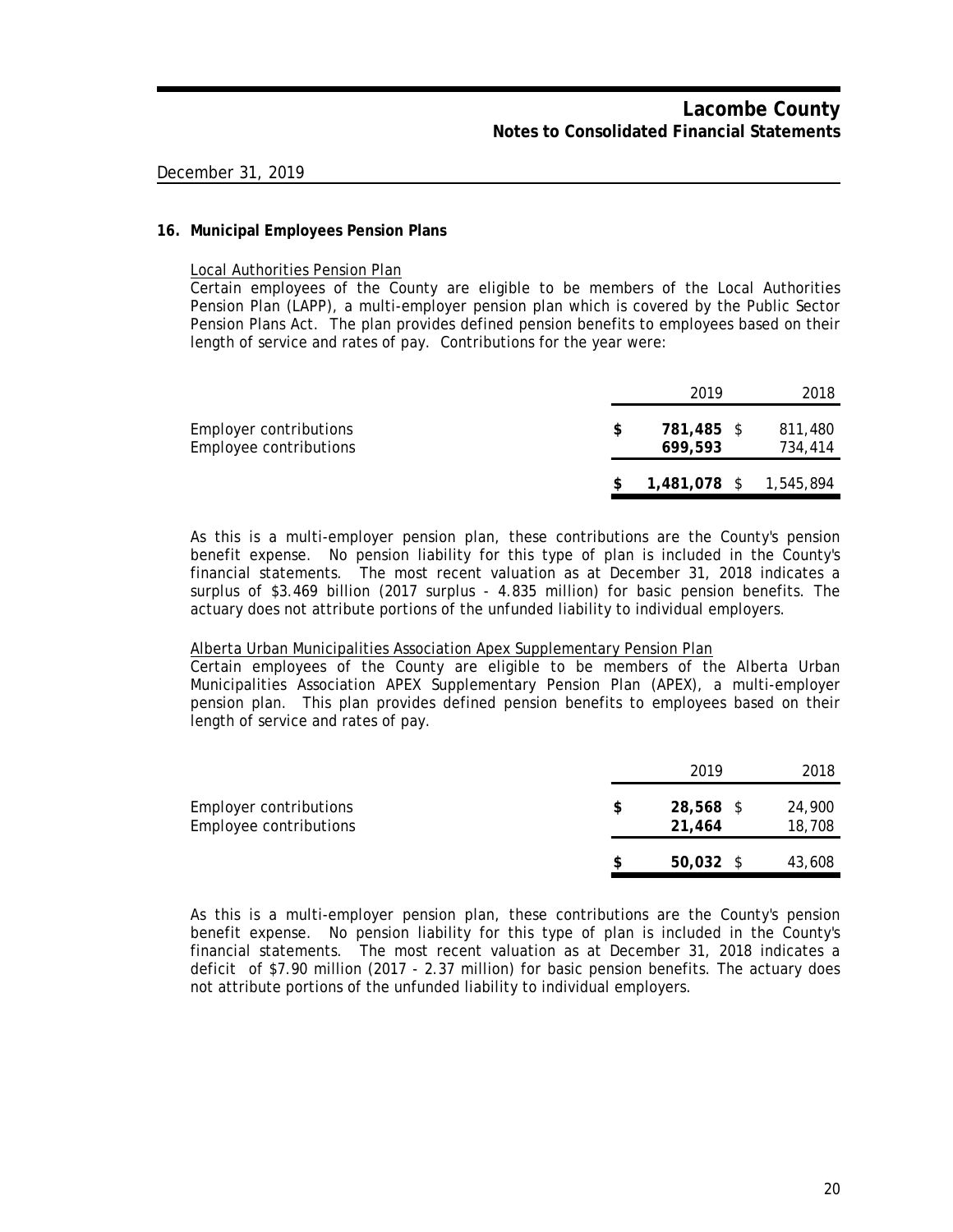#### **16. Municipal Employees Pension Plans (continued)**

Alberta Urban Municipalities Association Municipal Supplementary Executive Retirement Plan

Certain employees of the County are eligible to be members of the Alberta Urban Municipalities Association MuniSERP pension plan, a multi-employer pension plan. This plan differs from other multi-employer pension plans in that the pension liability is calculated on an individual member basis. This plan provides defined pension benefits to employees based on their length of service and rates of pay.

**Employer contributions** 

| 2019              | 2018   |
|-------------------|--------|
| \$<br>$36,605$ \$ | 24,777 |

The accrued pension liability as at December 31, 2019 was \$67,114 (2018 - \$30,422). The unfunded portion of the pension liability as at December 31, 2019 was \$1,672 (2018 - \$5,645).

#### **17. Remuneration Disclosure**

Disclosure of remuneration for municipal officials, the chief administrative officer and designated officers as required by Alberta Regulation 313/2000 is as follows:

|                           | Compensation | Benefits,<br>Allowances &<br><b>Reimbursements</b> | Total<br>2019 | Total<br>2018 |              |
|---------------------------|--------------|----------------------------------------------------|---------------|---------------|--------------|
| Councillors:              |              |                                                    |               |               |              |
| Division 1                | \$<br>63.024 | \$                                                 | 14,471        | \$<br>77,495  | \$<br>72,937 |
| Division 2                | 68,466       |                                                    | 17,740        | 86,206        | 79.025       |
| Division 3                | 63,663       |                                                    | 11,822        | 75,485        | 67,495       |
| Division 4 - Reeve        | 79,563       |                                                    | 14,389        | 93,952        | 76.776       |
| Division 5                | 71,936       |                                                    | 13,968        | 85,904        | 73,017       |
| Division 6                | 58,890       |                                                    | 10.960        | 69,850        | 67.903       |
| Division 7                | 61,000       |                                                    | 16,374        | 77,374        | 76,037       |
| Administration:           |              |                                                    |               |               |              |
| <b>County Manager</b>     | 238,559      |                                                    | 78,315        | 316,874       | 286,454      |
| <b>Designated Officer</b> | 142,472      |                                                    | 12,512        | 154,984       | 158,349      |

Council Compensation: includes base pay and per diem for attending meetings and other Council functions.

Council Benefits, Allowances & Reimbursements: includes the County's contribution for health, dental and insurance benefits and reimbursement for convention expenses and mileage paid for attending meetings and other Council functions. Council is not paid a pension.

County Manager and Designated Officer Salary: includes regular base pay.

County Manager and Designated Officer Benefits and Allowances: includes the County's contribution for Canada Pension Plan, Employment Insurance, health, dental and insurance benefits, pension, professional memberships, tuition and mileage.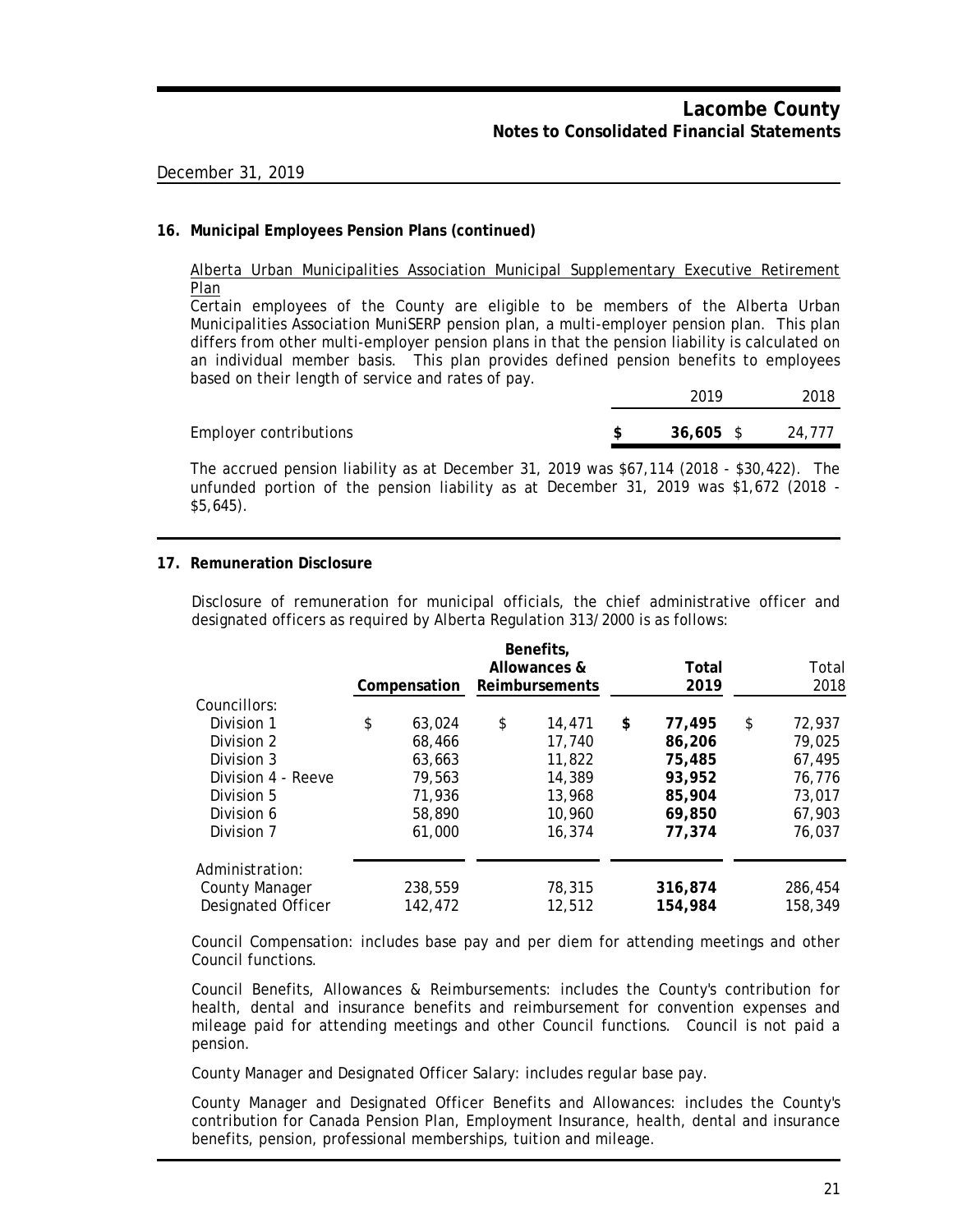#### **18. Debt Limits**

Section 276(2) of the Municipal Government Act requires that debt and debt limits as defined by Alberta Regulation for the County be disclosed as follows:

|                                        | 2019                        | 2018       |
|----------------------------------------|-----------------------------|------------|
| Total debt limit<br>Total debt         | $$61,711,509$ $$64,282,074$ |            |
| Total debt limit available             | 61,711,509                  | 64,282,074 |
| Debt servicing limit<br>Debt servicing | 10,285,252                  | 10,713,679 |
| Total debt servicing limit available   | 10,285,252                  | 10,713,679 |

The debt limit is calculated at 1.5 times revenue of the County (as defined in Alberta Regulation 255/00) and the debt service limit is calculated at 0.25 times such revenue. Incurring debt beyond these limitations requires approval by the Minister of Municipal Affairs. These thresholds are guidelines used by Alberta Municipal Affairs to identify municipalities, which could be at financial risk if further debt is acquired. The calculation taken alone does not represent the financial stability of the municipality. Rather, the financial statements must be interpreted as a whole.

#### **19. Contingencies and Commitments**

The County is a member of the Genesis Reciprocal Insurance Exchange. Under the terms of membership, the County could become liable for its proportionate share of any claim losses in excess of the funds held by the exchange. Any liability incurred would be accounted for as a current transaction in the year the losses are determined.

The County has entered into an agreement with the Town of Blackfalds to purchase water and wastewater services from the Town of Blackfalds to serve the Joint Economic Area. Rates are set on an annual basis. The agreement will expire in 2054 with an option for renewal. Either party may terminate this agreement with three years written notice.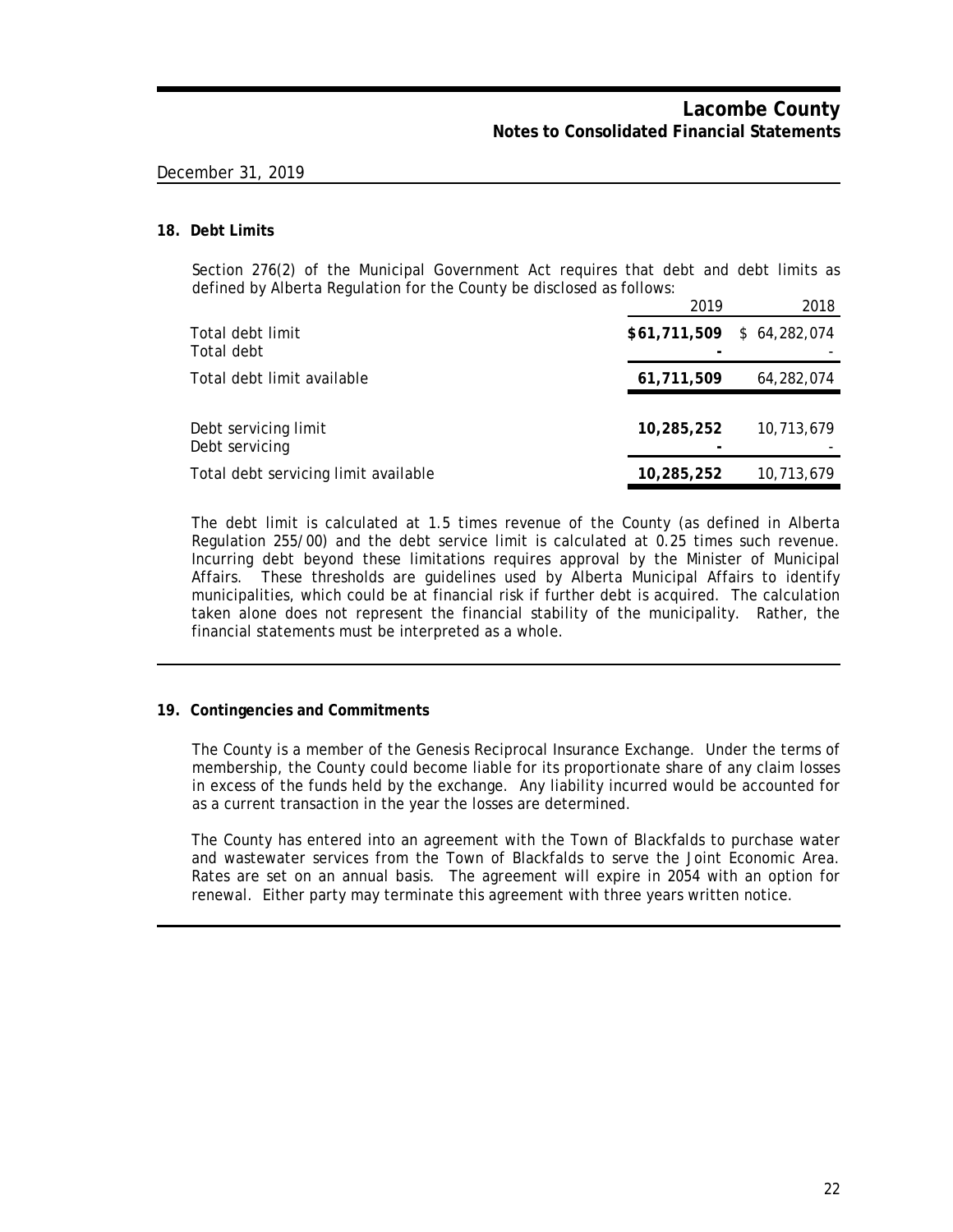#### **20. Liability for Contaminated Sites**

Effective for years beginning on or after April 1, 2014, municipalities and other public sector entities were required to account for and report liabilities related to the remediation of contaminated sites (Section PS 3260).

In 2015, County management undertook steps to identify sites that would fall under this accounting standard including a comprehensive review of all properties owned and controlled by the County. No sites were identified that would fall under this standard.

Management reviewed the prior year analysis and 2019 activity in the County and determined that no sites met the criteria to be reported as a liability.

#### **21. Funds Held in Trust**

Certain assets have been conveyed or assigned to the County to be administered as directed by agreement or statute. The County holds the assets for the benefit of and stand in fiduciary relationship to the beneficiaries. The following trust funds and assets are excluded from the County's financial statements:

|                                            | 2019              | 2018    |
|--------------------------------------------|-------------------|---------|
| Tax Sale Surplus                           | \$<br>$46,247$ \$ | 74,440  |
| Scholarships                               | 37,672            | 37,849  |
| Alternative Land Uses Services Fund        | 11,290            |         |
| Mirror Cemetery Perpetual Care Fund        | 16,815            | 16,215  |
| Drainage Maintenance Funds                 | 46,664            | 45,704  |
| Lacombe Regional Waste Services Commission |                   | (44)    |
| Shared Fire Equipment Funds                | 205,953           | 173,752 |
|                                            |                   |         |
|                                            | 364,641           | 347.916 |

The Shared Fire Equipment Funds consist of various agreements between the Municipality and municipalities within Lacombe County who have agreed to share the costs of operating jointly owned fire equipment.

The County holds land in lieu of cash as a security deposit. The County has agreed to not sell lots titled to the County unless the developer defaults on the development agreement.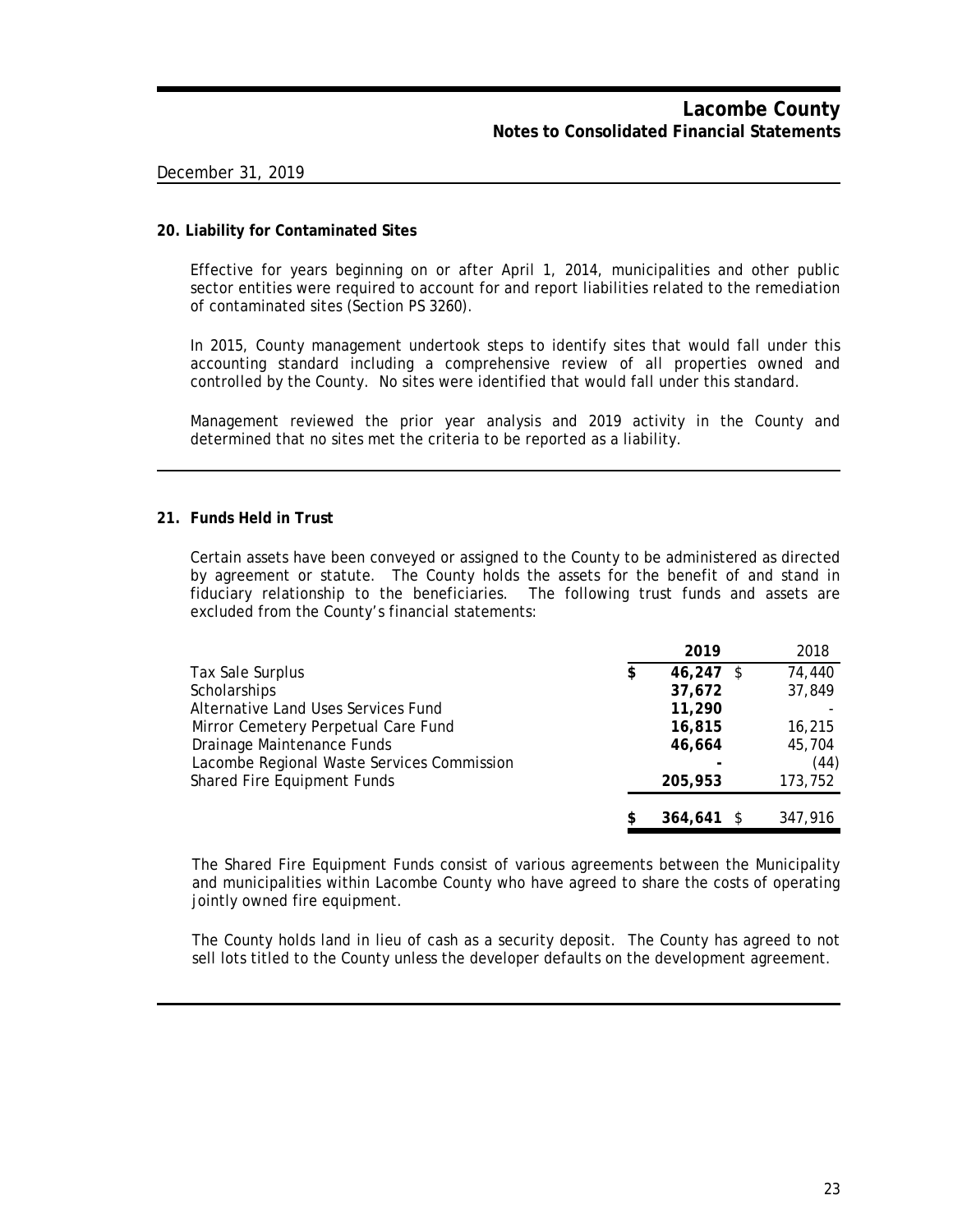#### **22. Budget**

The budget adopted by Council on May 9, 2019 was not prepared on a basis consistent with that used to report actual results (Public Sector Accounting Standards). The budget was prepared on a modified accrual basis while Public Sector Accounting Standards now require a full accrual basis. The budget anticipated a deficit after transfers to reserve to account for the change in inventory. In addition, the budget expensed all tangible capital expenditures rather than including amortization expense. As a result, the budget figures presented in the statements of operations and change in net financial assets represent the budget adopted by Council on May 9, 2019 with adjustments as follows:

|                                                | Budget |            | Amortization<br>Allocation | Budget per Financial<br><b>Statements</b> | Actual per Financial<br>Statements |
|------------------------------------------------|--------|------------|----------------------------|-------------------------------------------|------------------------------------|
| <b>Total Revenues</b>                          | \$     | 39,695,420 |                            | 39,695,420                                | \$<br>47,933,279                   |
| General government                             |        | 5,599,430  | 300,785                    | 5,900,215                                 | 6,610,126                          |
| Protective services<br>Transportation          |        | 2,324,310  | 320,881                    | 2,645,191                                 | 2,421,155                          |
| services<br>Environmental                      |        | 9,652,080  | 21,799,983                 | 31,452,063                                | 30,431,259                         |
| services                                       |        | 7,118,480  | 343,634                    | 7,462,114                                 | 6,339,882                          |
| Cemetery                                       |        | 68,720     |                            | 68,720                                    | 55,527                             |
| Social and family<br>services                  |        | 593,250    |                            | 593,250                                   | 349,384                            |
| Recreation and<br>cultural services            |        | 2,794,460  | 210,620                    | 3,005,080                                 | 2,567,224                          |
| Planning and                                   |        |            |                            |                                           |                                    |
| development                                    |        | 1,281,930  | 1,380                      | 1,283,310                                 | 1,163,488                          |
| Agriculture services                           |        | 1,170,810  | 136,032                    | 1,306,842                                 | 1,106,761                          |
| Write-down of<br>capital assets                |        |            |                            |                                           | 1,678,848                          |
| Loss on sale of<br>capital assets              |        |            |                            |                                           | 140,383                            |
| <b>Total Expenditures</b>                      |        | 30,603,470 | 23, 113, 315               | 53,716,785                                | 52,864,037                         |
| <b>Excess of revenues</b><br>over expenditures |        | 9,091,950  | (23, 113, 315)             | (14, 021, 365)                            | (4,930,758)                        |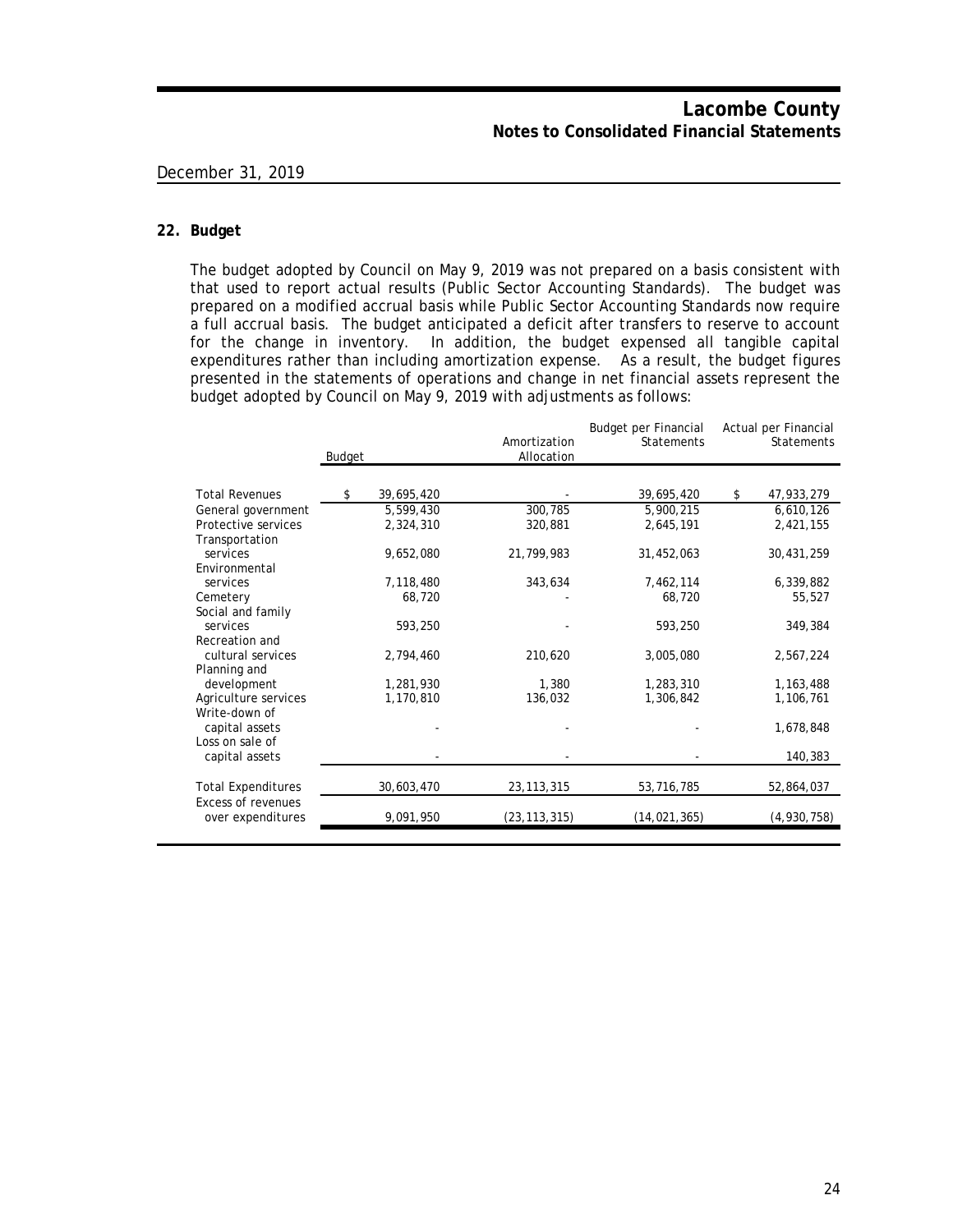### **23. Reconciliation of Operating Results to Budget**

|                                           | <b>Budget</b><br>2019 | 2019             | 2018           |
|-------------------------------------------|-----------------------|------------------|----------------|
| Excess (deficiency) of revenue over       |                       |                  |                |
| expenditures, per financial statements    | $$(14,021,365)$ \$    | $(4,930,758)$ \$ | (5, 298, 920)  |
| Add back:                                 |                       |                  |                |
| Amortization expense                      | 23, 113, 315          | 23, 113, 315     | 22,836,247     |
| Proceeds on disposal of capital assets    | 994,500               | 988,994          | 1,509,521      |
| Loss on sale of capital assets            |                       | 140,383          | 171,269        |
| Write-downs of capital assets             |                       | 1,678,848        | 3,095,363      |
| Net transfers (to) from reserves          | 10,234,830            | (1, 722, 114)    | (1, 704, 291)  |
| Use (purchase) of inventory               | (292, 470)            | (240, 684)       | (37, 165)      |
| Deduct:                                   |                       |                  |                |
| Tangible capital asset purchases          | (20, 028, 810)        | (15, 775, 461)   | (19, 134, 368) |
| (Gain) loss on disposal of capital assets |                       | (935, 994)       | (1, 316, 666)  |
| Contributed assets                        |                       | (2, 267, 543)    | (120, 990)     |
| Results of operations                     |                       | 48,986 \$        |                |

The budget figure for amortization has been adjusted from the budget approved by Council May 9, 2019 (Note 22). Amortization is not funded by the County.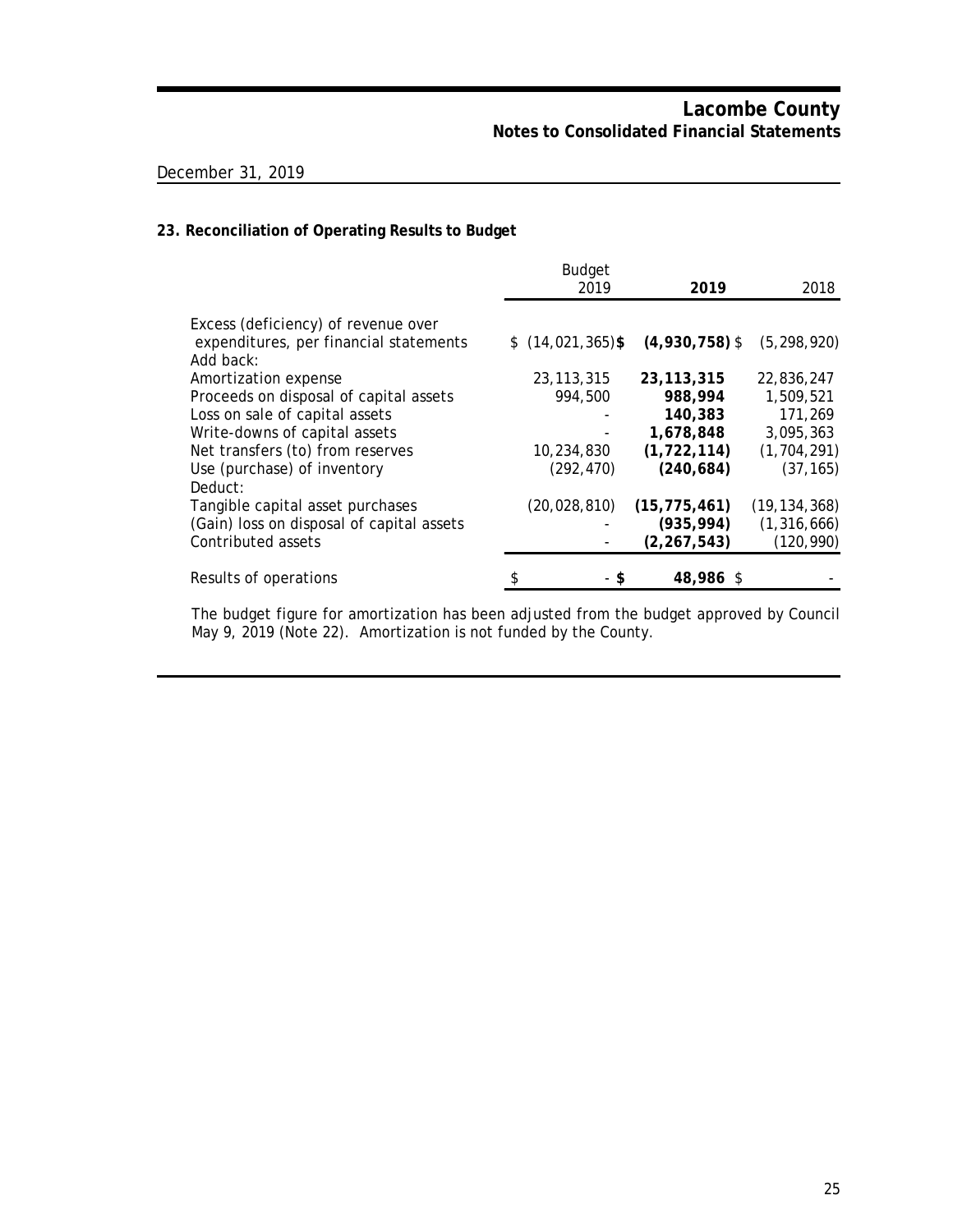#### **24. Segmented Information**

The County is a diversified municipal government institution that provides a wide range of services to its citizens. Distinguishable functional segments have been separately disclosed in the segmented information. The nature of the segments and the activities they encompass are as follows:

#### **General government**

Provides legislative and administrative oversight for the entire County.

#### **Protective services**

Provides fire, ambulance, safety, community peace officer, and bylaw services for the entire County.

#### **Transportation services**

Manages the County's fleet of equipment as well as maintain and improve the County's infrastructure.

#### **Environmental services**

Provides water, wastewater, solid waste and recycling services.

#### **Cemetery**

Provides support and funding for various cemetery groups in the County.

#### **Social and family services**

Provides family and community support services.

#### **Recreation and cultural services**

Provides funding to recreation groups including other local municipalities within the County.

#### **Planning and development**

Provides services related to all property development plans through its application process.

#### **Agriculture services**

Provides services for weed and pest control as well as horticulture and soil conservation.

The accounting policies of the segments are the same as those described in the summary of significant accounting policies. In measuring and reporting segment revenue from transactions with other segments, inter-segment transfers have been eliminated. The revenues and expenses that are directly attributable to a particular segment are allocated to that segment. Taxation revenue is revenue of the County as a whole and has not been allocated to individual segments. It has been allocated in its entirety to general government.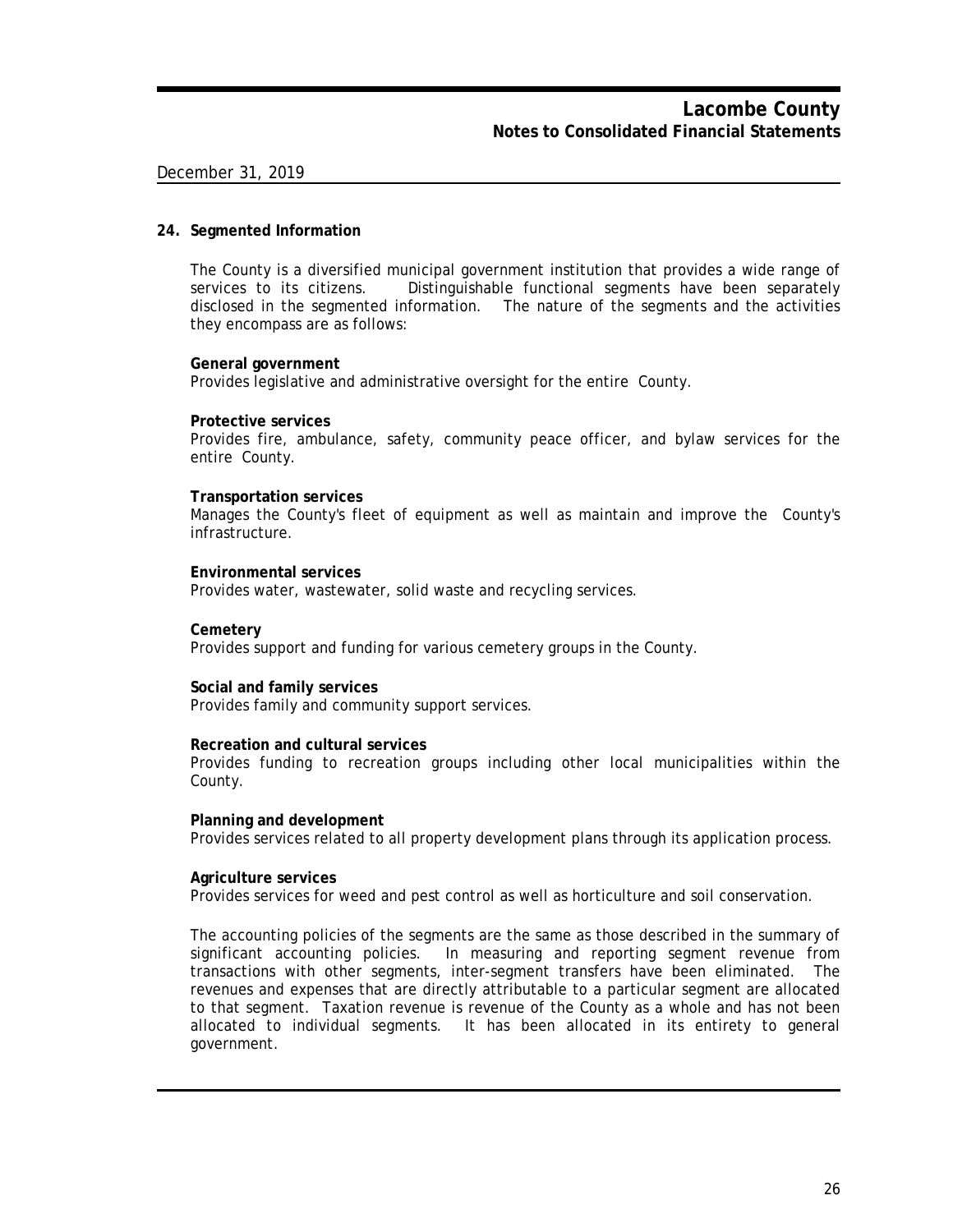# **24. Segmented Information** (continued) **- 2019**

| Revenue<br>32,456,879 \$<br>$-5$<br>$-5$<br>$-$ \$<br>$-5$<br>32,456,879<br>\$<br>$-$ \$<br>-\$<br>$-5$<br>Taxation<br><sup>\$</sup><br>$\sim$<br>Government<br>transfers<br>4,491,254<br>253,639<br>209,244<br>174,301<br>5,859,746<br>146,010<br>46,541<br>538,757<br>User fees and<br>75,218<br>2,880<br>35,905<br>2,239,571<br>41,938<br>1,225,273<br>842,917<br>15,440<br>service charges<br>Sales to other<br>268,712<br>277,053<br>190,324<br>172,121<br>21,500<br>941,159<br>11,449<br>governments<br>Permits, licenses,<br>285,436<br>238,297<br>173,011<br>1,243<br>738,487<br>40,500<br>fines and rentals<br>2,010,207<br>2,010,207<br>Investment income<br>Gain on sale of<br>935,994<br>assets<br>935,994<br>1,284,170<br>2,267,543<br>Contributed assets<br>739,523<br>243,850<br>29,380<br>2,057<br>483,693<br>445,861<br>6,395<br>Other<br>7,784,759<br>47,933,279<br>35,688,323<br>603,829<br>2,837,965<br>2,880<br>253,639<br>267,407<br>285,649<br>208,828<br><b>Expenses</b><br>3,511,120<br>13,703<br>11,898,557<br>1,150,567<br>5,039,593<br>620,965<br>904,450<br>658,159<br>Salaries and wages<br>Contracted and<br>824,746<br>1,515,130<br>338,322<br>3,578,791<br>general services<br>317,220<br>222,309<br>18,094<br>246,090<br>96,880<br>Goods, materials<br>84,982<br>67,534<br>2,891,462<br>231,296<br>220,934<br>2,074,353<br>8,423<br>203,940<br>and supplies<br>Transfers to other<br>2,200<br>569,811<br>411,553<br>4,837,462<br>37,433<br>335,681<br>1,950,748<br>3,145<br>11,750<br>8,159,783<br>organizations<br>Cancellations and<br>2,000<br>1,174,368<br>uncollectible<br>1,172,368<br>Purchases from<br>228,530<br>228,530<br>other gov't<br>300,785<br>320,881<br>21,799,983<br>343,634<br>210,620<br>1,380<br>136,032<br>23, 113, 315<br>Amortization<br>Write-down of<br>1,678,848<br>1,678,848<br>capital assets<br>Loss on sale of<br>15,487<br>121,330<br>3,566<br>140,383<br>capital assets<br>52,864,037<br>6,613,692<br>2,436,642<br>32,231,437<br>6,339,882<br>55,527<br>349,384<br>1,163,488<br>2,567,224<br>1,106,761<br>29,074,631 \$<br>$(1,832,813)$ \$<br>$(3, 501, 917)$ \$<br>$(52, 647)$ \$<br>$(877, 839)$ \$<br>(4,930,758)<br>$(24, 446, 678)$ \$<br>$(95, 745)$ \$<br>$(2, 299, 817)$ \$<br>$(897, 933)$ \$<br>Net surplus (deficit) $$$ | For the year ended<br>December 31 | General<br>government | Protective<br>services | Transportation<br>services | Environmental<br>services | Cemetery | Social and<br>family services | Recreation and<br>cultural service | Planning and<br>development | Agriculture<br>services | 2019<br>Total |
|----------------------------------------------------------------------------------------------------------------------------------------------------------------------------------------------------------------------------------------------------------------------------------------------------------------------------------------------------------------------------------------------------------------------------------------------------------------------------------------------------------------------------------------------------------------------------------------------------------------------------------------------------------------------------------------------------------------------------------------------------------------------------------------------------------------------------------------------------------------------------------------------------------------------------------------------------------------------------------------------------------------------------------------------------------------------------------------------------------------------------------------------------------------------------------------------------------------------------------------------------------------------------------------------------------------------------------------------------------------------------------------------------------------------------------------------------------------------------------------------------------------------------------------------------------------------------------------------------------------------------------------------------------------------------------------------------------------------------------------------------------------------------------------------------------------------------------------------------------------------------------------------------------------------------------------------------------------------------------------------------------------------------------------------------------------------------------------------------------------------------------------------------------------------------------------------------------------------------------------------------------------------------------------------------------|-----------------------------------|-----------------------|------------------------|----------------------------|---------------------------|----------|-------------------------------|------------------------------------|-----------------------------|-------------------------|---------------|
|                                                                                                                                                                                                                                                                                                                                                                                                                                                                                                                                                                                                                                                                                                                                                                                                                                                                                                                                                                                                                                                                                                                                                                                                                                                                                                                                                                                                                                                                                                                                                                                                                                                                                                                                                                                                                                                                                                                                                                                                                                                                                                                                                                                                                                                                                                          |                                   |                       |                        |                            |                           |          |                               |                                    |                             |                         |               |
|                                                                                                                                                                                                                                                                                                                                                                                                                                                                                                                                                                                                                                                                                                                                                                                                                                                                                                                                                                                                                                                                                                                                                                                                                                                                                                                                                                                                                                                                                                                                                                                                                                                                                                                                                                                                                                                                                                                                                                                                                                                                                                                                                                                                                                                                                                          |                                   |                       |                        |                            |                           |          |                               |                                    |                             |                         |               |
|                                                                                                                                                                                                                                                                                                                                                                                                                                                                                                                                                                                                                                                                                                                                                                                                                                                                                                                                                                                                                                                                                                                                                                                                                                                                                                                                                                                                                                                                                                                                                                                                                                                                                                                                                                                                                                                                                                                                                                                                                                                                                                                                                                                                                                                                                                          |                                   |                       |                        |                            |                           |          |                               |                                    |                             |                         |               |
|                                                                                                                                                                                                                                                                                                                                                                                                                                                                                                                                                                                                                                                                                                                                                                                                                                                                                                                                                                                                                                                                                                                                                                                                                                                                                                                                                                                                                                                                                                                                                                                                                                                                                                                                                                                                                                                                                                                                                                                                                                                                                                                                                                                                                                                                                                          |                                   |                       |                        |                            |                           |          |                               |                                    |                             |                         |               |
|                                                                                                                                                                                                                                                                                                                                                                                                                                                                                                                                                                                                                                                                                                                                                                                                                                                                                                                                                                                                                                                                                                                                                                                                                                                                                                                                                                                                                                                                                                                                                                                                                                                                                                                                                                                                                                                                                                                                                                                                                                                                                                                                                                                                                                                                                                          |                                   |                       |                        |                            |                           |          |                               |                                    |                             |                         |               |
|                                                                                                                                                                                                                                                                                                                                                                                                                                                                                                                                                                                                                                                                                                                                                                                                                                                                                                                                                                                                                                                                                                                                                                                                                                                                                                                                                                                                                                                                                                                                                                                                                                                                                                                                                                                                                                                                                                                                                                                                                                                                                                                                                                                                                                                                                                          |                                   |                       |                        |                            |                           |          |                               |                                    |                             |                         |               |
|                                                                                                                                                                                                                                                                                                                                                                                                                                                                                                                                                                                                                                                                                                                                                                                                                                                                                                                                                                                                                                                                                                                                                                                                                                                                                                                                                                                                                                                                                                                                                                                                                                                                                                                                                                                                                                                                                                                                                                                                                                                                                                                                                                                                                                                                                                          |                                   |                       |                        |                            |                           |          |                               |                                    |                             |                         |               |
|                                                                                                                                                                                                                                                                                                                                                                                                                                                                                                                                                                                                                                                                                                                                                                                                                                                                                                                                                                                                                                                                                                                                                                                                                                                                                                                                                                                                                                                                                                                                                                                                                                                                                                                                                                                                                                                                                                                                                                                                                                                                                                                                                                                                                                                                                                          |                                   |                       |                        |                            |                           |          |                               |                                    |                             |                         |               |
|                                                                                                                                                                                                                                                                                                                                                                                                                                                                                                                                                                                                                                                                                                                                                                                                                                                                                                                                                                                                                                                                                                                                                                                                                                                                                                                                                                                                                                                                                                                                                                                                                                                                                                                                                                                                                                                                                                                                                                                                                                                                                                                                                                                                                                                                                                          |                                   |                       |                        |                            |                           |          |                               |                                    |                             |                         |               |
|                                                                                                                                                                                                                                                                                                                                                                                                                                                                                                                                                                                                                                                                                                                                                                                                                                                                                                                                                                                                                                                                                                                                                                                                                                                                                                                                                                                                                                                                                                                                                                                                                                                                                                                                                                                                                                                                                                                                                                                                                                                                                                                                                                                                                                                                                                          |                                   |                       |                        |                            |                           |          |                               |                                    |                             |                         |               |
|                                                                                                                                                                                                                                                                                                                                                                                                                                                                                                                                                                                                                                                                                                                                                                                                                                                                                                                                                                                                                                                                                                                                                                                                                                                                                                                                                                                                                                                                                                                                                                                                                                                                                                                                                                                                                                                                                                                                                                                                                                                                                                                                                                                                                                                                                                          |                                   |                       |                        |                            |                           |          |                               |                                    |                             |                         |               |
|                                                                                                                                                                                                                                                                                                                                                                                                                                                                                                                                                                                                                                                                                                                                                                                                                                                                                                                                                                                                                                                                                                                                                                                                                                                                                                                                                                                                                                                                                                                                                                                                                                                                                                                                                                                                                                                                                                                                                                                                                                                                                                                                                                                                                                                                                                          |                                   |                       |                        |                            |                           |          |                               |                                    |                             |                         |               |
|                                                                                                                                                                                                                                                                                                                                                                                                                                                                                                                                                                                                                                                                                                                                                                                                                                                                                                                                                                                                                                                                                                                                                                                                                                                                                                                                                                                                                                                                                                                                                                                                                                                                                                                                                                                                                                                                                                                                                                                                                                                                                                                                                                                                                                                                                                          |                                   |                       |                        |                            |                           |          |                               |                                    |                             |                         |               |
|                                                                                                                                                                                                                                                                                                                                                                                                                                                                                                                                                                                                                                                                                                                                                                                                                                                                                                                                                                                                                                                                                                                                                                                                                                                                                                                                                                                                                                                                                                                                                                                                                                                                                                                                                                                                                                                                                                                                                                                                                                                                                                                                                                                                                                                                                                          |                                   |                       |                        |                            |                           |          |                               |                                    |                             |                         |               |
|                                                                                                                                                                                                                                                                                                                                                                                                                                                                                                                                                                                                                                                                                                                                                                                                                                                                                                                                                                                                                                                                                                                                                                                                                                                                                                                                                                                                                                                                                                                                                                                                                                                                                                                                                                                                                                                                                                                                                                                                                                                                                                                                                                                                                                                                                                          |                                   |                       |                        |                            |                           |          |                               |                                    |                             |                         |               |
|                                                                                                                                                                                                                                                                                                                                                                                                                                                                                                                                                                                                                                                                                                                                                                                                                                                                                                                                                                                                                                                                                                                                                                                                                                                                                                                                                                                                                                                                                                                                                                                                                                                                                                                                                                                                                                                                                                                                                                                                                                                                                                                                                                                                                                                                                                          |                                   |                       |                        |                            |                           |          |                               |                                    |                             |                         |               |
|                                                                                                                                                                                                                                                                                                                                                                                                                                                                                                                                                                                                                                                                                                                                                                                                                                                                                                                                                                                                                                                                                                                                                                                                                                                                                                                                                                                                                                                                                                                                                                                                                                                                                                                                                                                                                                                                                                                                                                                                                                                                                                                                                                                                                                                                                                          |                                   |                       |                        |                            |                           |          |                               |                                    |                             |                         |               |
|                                                                                                                                                                                                                                                                                                                                                                                                                                                                                                                                                                                                                                                                                                                                                                                                                                                                                                                                                                                                                                                                                                                                                                                                                                                                                                                                                                                                                                                                                                                                                                                                                                                                                                                                                                                                                                                                                                                                                                                                                                                                                                                                                                                                                                                                                                          |                                   |                       |                        |                            |                           |          |                               |                                    |                             |                         |               |
|                                                                                                                                                                                                                                                                                                                                                                                                                                                                                                                                                                                                                                                                                                                                                                                                                                                                                                                                                                                                                                                                                                                                                                                                                                                                                                                                                                                                                                                                                                                                                                                                                                                                                                                                                                                                                                                                                                                                                                                                                                                                                                                                                                                                                                                                                                          |                                   |                       |                        |                            |                           |          |                               |                                    |                             |                         |               |
|                                                                                                                                                                                                                                                                                                                                                                                                                                                                                                                                                                                                                                                                                                                                                                                                                                                                                                                                                                                                                                                                                                                                                                                                                                                                                                                                                                                                                                                                                                                                                                                                                                                                                                                                                                                                                                                                                                                                                                                                                                                                                                                                                                                                                                                                                                          |                                   |                       |                        |                            |                           |          |                               |                                    |                             |                         |               |
|                                                                                                                                                                                                                                                                                                                                                                                                                                                                                                                                                                                                                                                                                                                                                                                                                                                                                                                                                                                                                                                                                                                                                                                                                                                                                                                                                                                                                                                                                                                                                                                                                                                                                                                                                                                                                                                                                                                                                                                                                                                                                                                                                                                                                                                                                                          |                                   |                       |                        |                            |                           |          |                               |                                    |                             |                         |               |
|                                                                                                                                                                                                                                                                                                                                                                                                                                                                                                                                                                                                                                                                                                                                                                                                                                                                                                                                                                                                                                                                                                                                                                                                                                                                                                                                                                                                                                                                                                                                                                                                                                                                                                                                                                                                                                                                                                                                                                                                                                                                                                                                                                                                                                                                                                          |                                   |                       |                        |                            |                           |          |                               |                                    |                             |                         |               |
|                                                                                                                                                                                                                                                                                                                                                                                                                                                                                                                                                                                                                                                                                                                                                                                                                                                                                                                                                                                                                                                                                                                                                                                                                                                                                                                                                                                                                                                                                                                                                                                                                                                                                                                                                                                                                                                                                                                                                                                                                                                                                                                                                                                                                                                                                                          |                                   |                       |                        |                            |                           |          |                               |                                    |                             |                         |               |
|                                                                                                                                                                                                                                                                                                                                                                                                                                                                                                                                                                                                                                                                                                                                                                                                                                                                                                                                                                                                                                                                                                                                                                                                                                                                                                                                                                                                                                                                                                                                                                                                                                                                                                                                                                                                                                                                                                                                                                                                                                                                                                                                                                                                                                                                                                          |                                   |                       |                        |                            |                           |          |                               |                                    |                             |                         |               |
|                                                                                                                                                                                                                                                                                                                                                                                                                                                                                                                                                                                                                                                                                                                                                                                                                                                                                                                                                                                                                                                                                                                                                                                                                                                                                                                                                                                                                                                                                                                                                                                                                                                                                                                                                                                                                                                                                                                                                                                                                                                                                                                                                                                                                                                                                                          |                                   |                       |                        |                            |                           |          |                               |                                    |                             |                         |               |
|                                                                                                                                                                                                                                                                                                                                                                                                                                                                                                                                                                                                                                                                                                                                                                                                                                                                                                                                                                                                                                                                                                                                                                                                                                                                                                                                                                                                                                                                                                                                                                                                                                                                                                                                                                                                                                                                                                                                                                                                                                                                                                                                                                                                                                                                                                          |                                   |                       |                        |                            |                           |          |                               |                                    |                             |                         |               |
|                                                                                                                                                                                                                                                                                                                                                                                                                                                                                                                                                                                                                                                                                                                                                                                                                                                                                                                                                                                                                                                                                                                                                                                                                                                                                                                                                                                                                                                                                                                                                                                                                                                                                                                                                                                                                                                                                                                                                                                                                                                                                                                                                                                                                                                                                                          |                                   |                       |                        |                            |                           |          |                               |                                    |                             |                         |               |
|                                                                                                                                                                                                                                                                                                                                                                                                                                                                                                                                                                                                                                                                                                                                                                                                                                                                                                                                                                                                                                                                                                                                                                                                                                                                                                                                                                                                                                                                                                                                                                                                                                                                                                                                                                                                                                                                                                                                                                                                                                                                                                                                                                                                                                                                                                          |                                   |                       |                        |                            |                           |          |                               |                                    |                             |                         |               |
|                                                                                                                                                                                                                                                                                                                                                                                                                                                                                                                                                                                                                                                                                                                                                                                                                                                                                                                                                                                                                                                                                                                                                                                                                                                                                                                                                                                                                                                                                                                                                                                                                                                                                                                                                                                                                                                                                                                                                                                                                                                                                                                                                                                                                                                                                                          |                                   |                       |                        |                            |                           |          |                               |                                    |                             |                         |               |
|                                                                                                                                                                                                                                                                                                                                                                                                                                                                                                                                                                                                                                                                                                                                                                                                                                                                                                                                                                                                                                                                                                                                                                                                                                                                                                                                                                                                                                                                                                                                                                                                                                                                                                                                                                                                                                                                                                                                                                                                                                                                                                                                                                                                                                                                                                          |                                   |                       |                        |                            |                           |          |                               |                                    |                             |                         |               |
|                                                                                                                                                                                                                                                                                                                                                                                                                                                                                                                                                                                                                                                                                                                                                                                                                                                                                                                                                                                                                                                                                                                                                                                                                                                                                                                                                                                                                                                                                                                                                                                                                                                                                                                                                                                                                                                                                                                                                                                                                                                                                                                                                                                                                                                                                                          |                                   |                       |                        |                            |                           |          |                               |                                    |                             |                         |               |
|                                                                                                                                                                                                                                                                                                                                                                                                                                                                                                                                                                                                                                                                                                                                                                                                                                                                                                                                                                                                                                                                                                                                                                                                                                                                                                                                                                                                                                                                                                                                                                                                                                                                                                                                                                                                                                                                                                                                                                                                                                                                                                                                                                                                                                                                                                          |                                   |                       |                        |                            |                           |          |                               |                                    |                             |                         |               |
|                                                                                                                                                                                                                                                                                                                                                                                                                                                                                                                                                                                                                                                                                                                                                                                                                                                                                                                                                                                                                                                                                                                                                                                                                                                                                                                                                                                                                                                                                                                                                                                                                                                                                                                                                                                                                                                                                                                                                                                                                                                                                                                                                                                                                                                                                                          |                                   |                       |                        |                            |                           |          |                               |                                    |                             |                         |               |
|                                                                                                                                                                                                                                                                                                                                                                                                                                                                                                                                                                                                                                                                                                                                                                                                                                                                                                                                                                                                                                                                                                                                                                                                                                                                                                                                                                                                                                                                                                                                                                                                                                                                                                                                                                                                                                                                                                                                                                                                                                                                                                                                                                                                                                                                                                          |                                   |                       |                        |                            |                           |          |                               |                                    |                             |                         |               |

27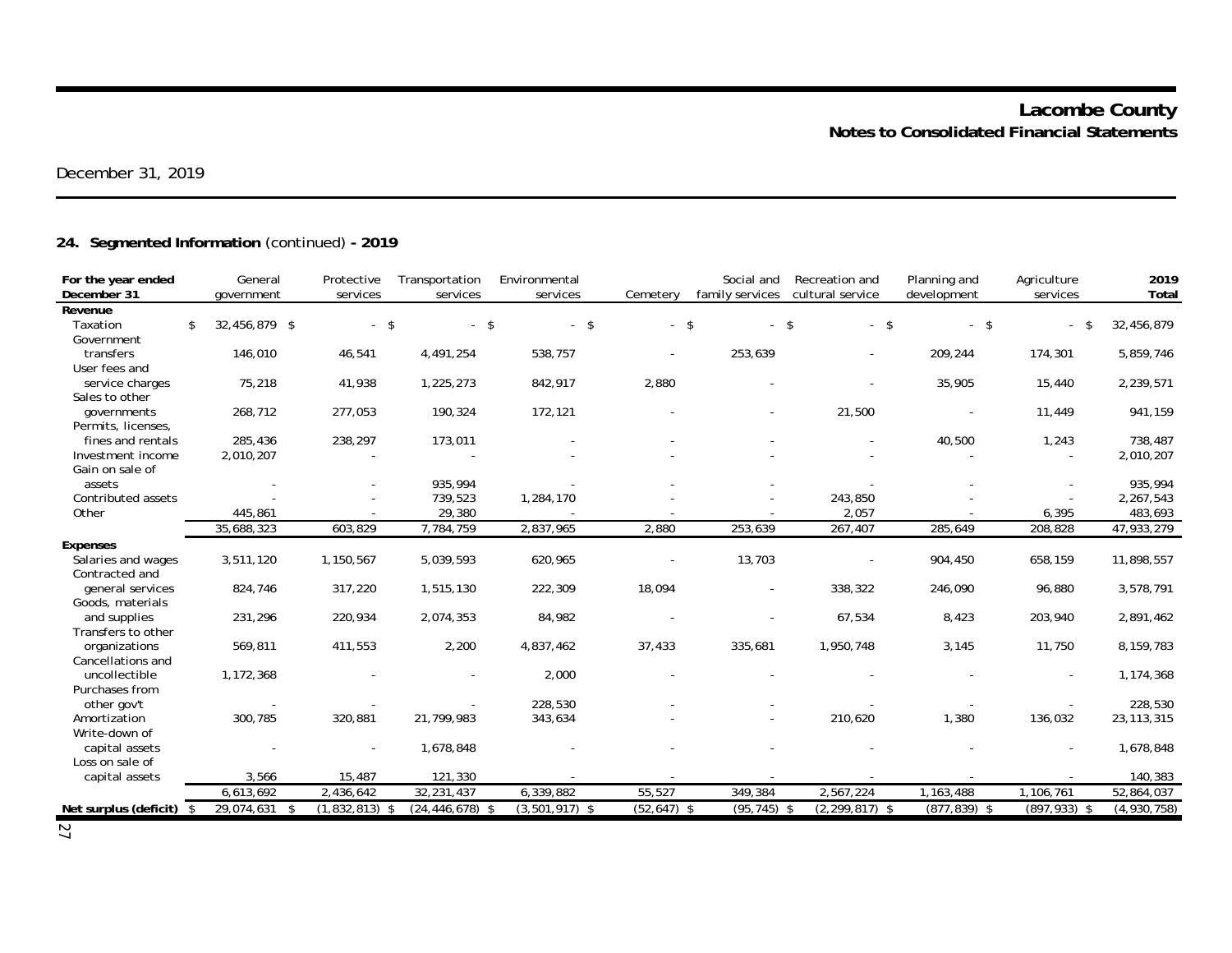# **24. Segmented Information** (continued) **- 2018**

| For the year ended<br>December 31 | General<br>government | Protective<br>services | Transportation<br>services | Environmental<br>services | Cemetery       | Social and<br>family services | Recreation and<br>cultural service | Planning and<br>development | Agriculture<br>services | 2018<br><b>Total</b> |
|-----------------------------------|-----------------------|------------------------|----------------------------|---------------------------|----------------|-------------------------------|------------------------------------|-----------------------------|-------------------------|----------------------|
| Revenue                           |                       |                        |                            |                           |                |                               |                                    |                             |                         |                      |
| Taxation                          | \$<br>31,546,020 \$   | $-$ \$                 | $-5$                       | $-$ \$                    | $-$ \$         | $\mathsf{\$}$                 | $-$ \$                             | $-5$                        | -\$                     | 31,546,020           |
| Government                        |                       |                        |                            |                           |                |                               |                                    |                             |                         |                      |
| transfers                         | 141,017               | 32,825                 | 1,094,029                  |                           |                | 372,432                       |                                    | 152,690                     | 168,359                 | 1,961,352            |
| User fees and                     |                       |                        |                            |                           |                |                               |                                    |                             |                         |                      |
| service charges                   | 44,647                | 15,390                 | 957,711                    | 741,883                   | 5,681          |                               |                                    | 95,626                      | 11,196                  | 1,872,134            |
| Sales to other                    |                       |                        |                            |                           |                |                               |                                    |                             |                         |                      |
| governments                       | 246,549               | 221,194                | 160,419                    | 165,395                   |                |                               |                                    |                             | 11,000                  | 804,557              |
| Permits, licenses,                |                       |                        |                            |                           |                |                               |                                    |                             |                         |                      |
| fines, rentals                    | 299,000               | 229,815                | 337,371                    |                           |                |                               |                                    | 48,100                      | 800                     | 915,086              |
| Investment income                 | 1,720,259             |                        |                            |                           |                |                               |                                    |                             | $\sim$                  | 1,720,259            |
| Gain on sale of                   |                       |                        |                            |                           |                |                               |                                    |                             |                         |                      |
| assets                            | $\sim$                |                        | 1,313,799                  | 705                       |                |                               | 2,162                              |                             |                         | 1,316,666            |
| Contributed assets                |                       |                        |                            |                           |                |                               | 120,990                            |                             |                         | 120,990              |
| Other                             | 3,140,564             |                        | 121,670                    |                           |                |                               | 2,762                              |                             | 23,105                  | 3,288,101            |
|                                   | 37,138,056            | 499,224                | 3,984,999                  | 907,983                   | 5,681          | 372,432                       | 125,914                            | 296,416                     | 214,460                 | 43,545,165           |
| <b>Expenses</b>                   |                       |                        |                            |                           |                |                               |                                    |                             |                         |                      |
| Salaries and wages                | 3,306,671             | 1,044,202              | 4,878,311                  | 537,808                   |                | 13,615                        | $\overline{\phantom{a}}$           | 855,048                     | 621,655                 | 11,257,310           |
| Contracted and                    |                       |                        |                            |                           |                |                               |                                    |                             |                         |                      |
| general services                  | 717,075               | 345,062                | 1,687,909                  | 226,403                   | 8,826          | $\blacksquare$                | 361,334                            | 231,034                     | 112,216                 | 3,689,859            |
| Goods, materials                  |                       |                        |                            |                           |                |                               |                                    |                             |                         |                      |
| and supplies                      | 211,566               | 202,123                | 1,814,786                  | 78,481                    | 544            |                               | 73,352                             | 9,578                       | 190,216                 | 2,580,646            |
| Transfers to other                |                       |                        |                            |                           |                |                               |                                    |                             |                         |                      |
| organizations                     | 557,069               | 321,792                | 1,220                      | 1,173,631                 | 44,324         | 431,557                       | 1,968,180                          | 3,452                       | 17,865                  | 4,519,090            |
| Cancellations and                 |                       |                        |                            |                           |                |                               |                                    |                             |                         |                      |
| uncollectible                     | 462,222               |                        |                            | 2,000                     |                |                               |                                    |                             |                         | 464,222              |
| Purchases from                    |                       |                        |                            |                           |                |                               |                                    |                             |                         |                      |
| other gov't                       |                       |                        |                            | 230,079                   |                |                               |                                    |                             |                         | 230,079              |
| Amortization                      | 307,427               | 303,643                | 21,538,288                 | 344,277                   |                |                               | 203,359                            |                             | 139,253                 | 22,836,247           |
| Write-down of                     |                       |                        |                            |                           |                |                               |                                    |                             |                         |                      |
| capital assets                    |                       |                        |                            |                           |                |                               |                                    |                             |                         |                      |
| Loss on sale of                   |                       |                        |                            |                           |                |                               |                                    |                             |                         |                      |
| capital assets                    | 29,747                | 48,360                 | 3,095,505                  |                           |                |                               | 3,540                              |                             | 89,480                  | 3,266,632            |
|                                   | 5,591,777             | 2,265,182              | 33,016,019                 | 2,592,679                 | 53,694         | 445,172                       | 2,609,765                          | 1,099,112                   | 1,170,685               | 48,844,085           |
| Net surplus (deficit) $$$         | 31,546,279 \$         | $(1, 765, 958)$ \$     | $(29, 031, 020)$ \$        | $(1,684,696)$ \$          | $(48, 013)$ \$ | $(72, 740)$ \$                | $(2,483,851)$ \$                   | $(802, 696)$ \$             | $(956, 225)$ \$         | (5, 298, 920)        |

28